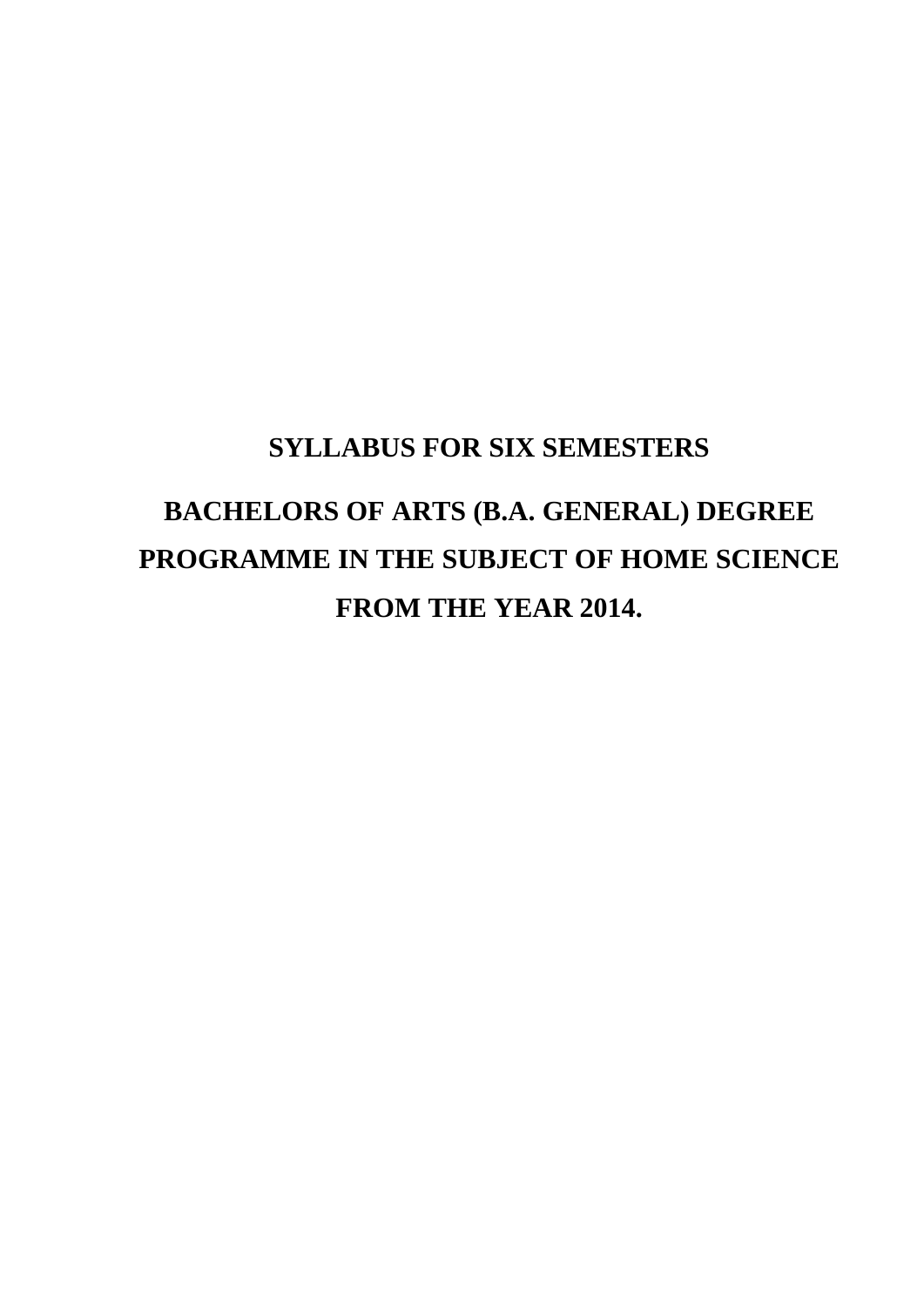# **Semester-Wise Distribution of Courses and Credits**

#### **Subject: Home science Subject Code :HS**

# **Semester- I**

| <b>Course code</b> | Credits | <b>Contacts hours per week</b> |
|--------------------|---------|--------------------------------|
| <b>HS 108(T)</b>   |         | $4 - 0 - 0$                    |
| HS 108(P)          |         | $0 - 0 - 3$                    |
|                    | Total   | $4 - 0 - 3$                    |

**L-**Number of Lectures, **T**- Number of Tutorials, **P**-Number of Practical Hours

#### **Semester- II**

| <b>Course code</b> | Credits | <b>Contacts hours per week</b> |
|--------------------|---------|--------------------------------|
| HS 208(T)          |         | 4-0-0                          |
| HS 208(P)          |         | $0 - 0 - 3$                    |
|                    | Total   | $4 - 0 - 3$                    |

# **Semester- III**

| <b>Course code</b> | <b>Predits</b> | <b>Contacts hours per week</b> |
|--------------------|----------------|--------------------------------|
| <b>HS 308(T)</b>   |                | $4 - 0 - 0$                    |
| <b>HS 308(P)</b>   |                | $0 - 0 - 3$                    |
|                    | Total          | 4-0-3                          |

# **Semester- IV**

| Course code      | <b>Predits</b> | <b>Contacts hours per week</b> |
|------------------|----------------|--------------------------------|
| <b>HS 408(T)</b> |                | 4-0-0                          |
| HS 408(P)        |                | $0 - 0 - 3$                    |
|                  | <b>Total</b>   | 4-0-3                          |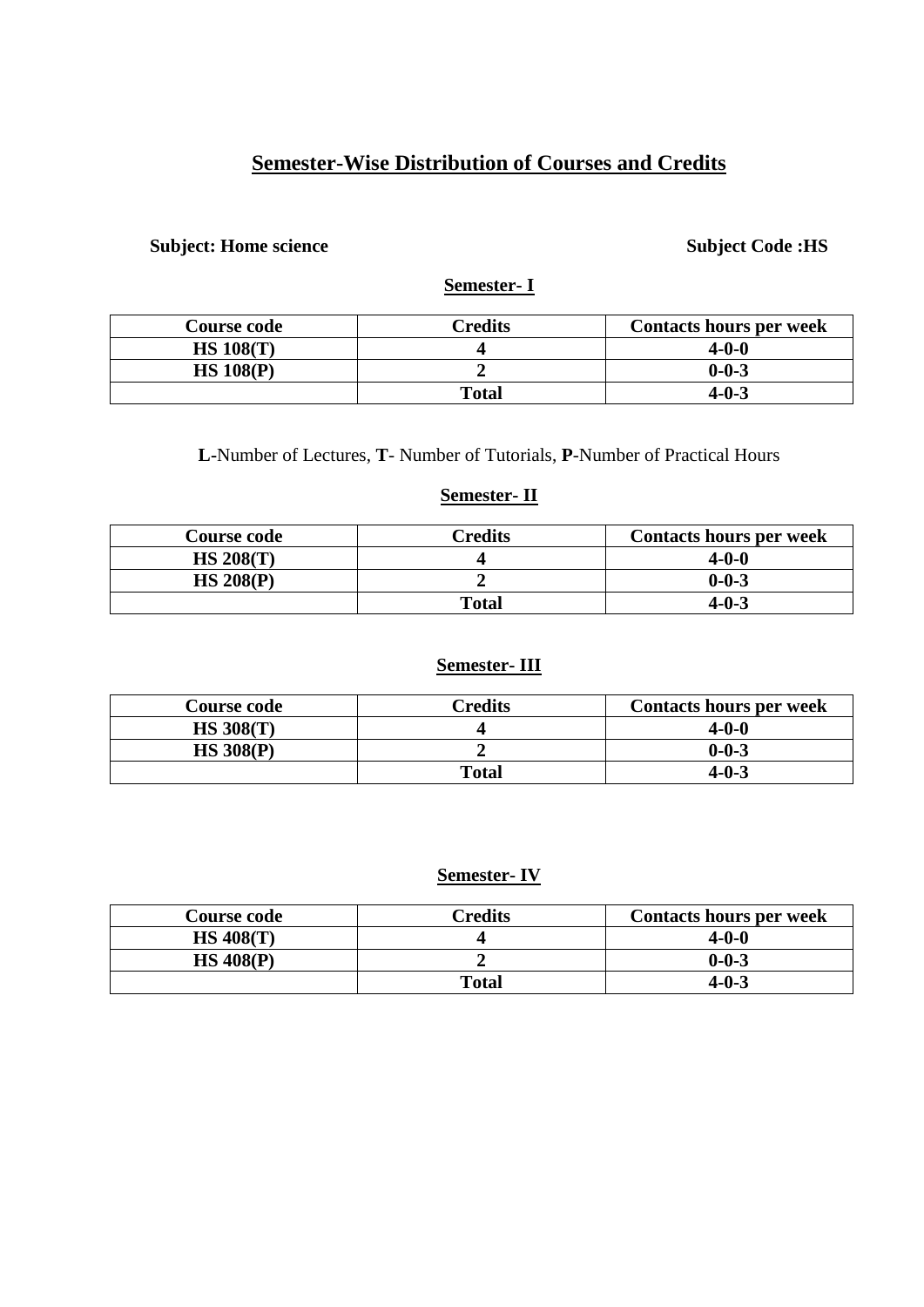# **Semester- V**

| <b>Course code</b> | Credits | <b>Contacts hours per week</b> |
|--------------------|---------|--------------------------------|
| HS 508(T)          |         | 4-0-0                          |
| <b>HS 508(P)</b>   |         | $0 - 0 - 3$                    |
|                    | Total   | $4 - 0 - 3$                    |

# **Semester- VI**

| <b>Course code</b> | Credits | <b>Contacts hours per week</b> |
|--------------------|---------|--------------------------------|
| HS 608(T)          |         | 4-0-0                          |
| HS 608(P)          |         | $0 - 0 - 3$                    |
|                    | Total   | $4 - 0 - 3$                    |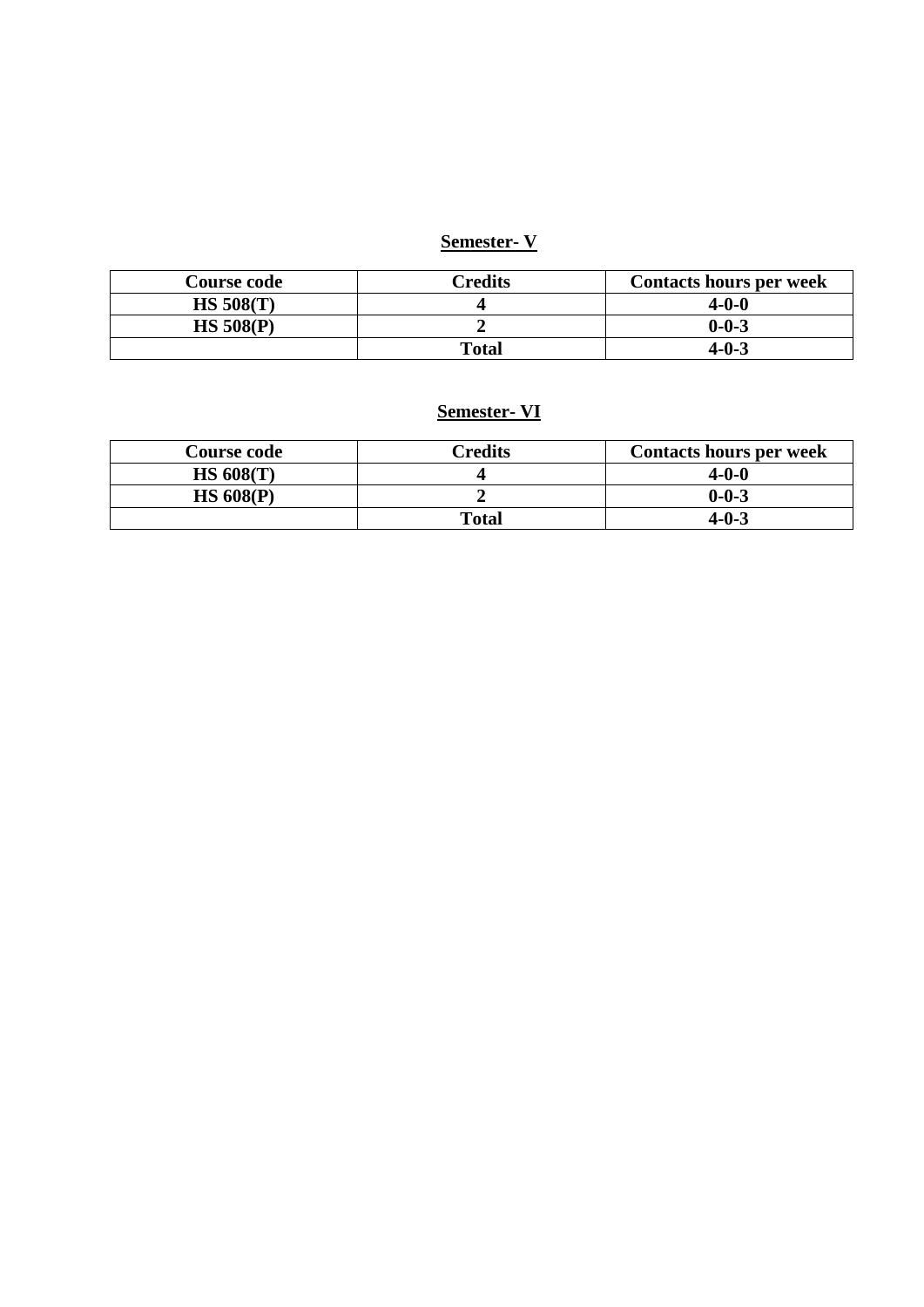#### **B.A. Home Science Semester 1st**

#### **INTRODUCTION TO HOME SCIENCE**

**Duration of Examination=3 Hours M.Marks : 100**<br> **Course Code: HS 108(T) Internal Ass. : 20 Course Code: HS 108(T)** Internal Ass. : 20<br>
Credits : 4(4hrs. per week) External Ass. : 80 **Credits : 4(4hrs. per week)** 

#### **Syllabus for the examination to be held in the year 2014, 2015 and 2016**

#### **Theory**

**Objectives:**

The course is designed to enable the students to:-

- 1. Understand the concept, scope and philosophy of Home Science.
- 2. Appreciate the role of Home Science in Nation building.
- 3. Develop desirable attitudes towards integrated rural and urban development.
- 4. Cultivate human values through learning Home Science

#### **Unit-I Basics of Home Science**

- Definition, meaning, branches and scope of Home Science.
- $\triangleright$  Philosophy of Home Science.
- Development of Home-Science as a discipline.
- Linkages of Home Sciences with other related subjects- Psychology, Sociology, Economics and Agriculture.

#### **Unit-II Job Opportunities in Home Science**

- Home science Education at various levels-School/College/ /university/ Research
- Job oriented courses: Nutrition, Dietetics, Food Preservation, Housing,
- Textiles and Clothing, Interior Design, Pre-School education and extension.
- Vocations within and outside Home Science institutions.
- $\triangleright$  Qualities of a good Home Science student.

#### **Unit-III Home Science in Action Programme**

Applied Nutrition programme, Integrated Child Development services,

Integrated Rural Development programme, National Rural employment

Programme, Training of Gram Sevikas, Mukhya Sevikas, National Adult

Education Programme

- Role of Home Science in Women's empowerment.
- Role of Home Science in the Service of community and in rural Development.

#### **Unit-IV Home Science and Family Studies**

 $\triangleright$  Average size, marriage patterns, distinct social roles and nature of relationship between members of the family.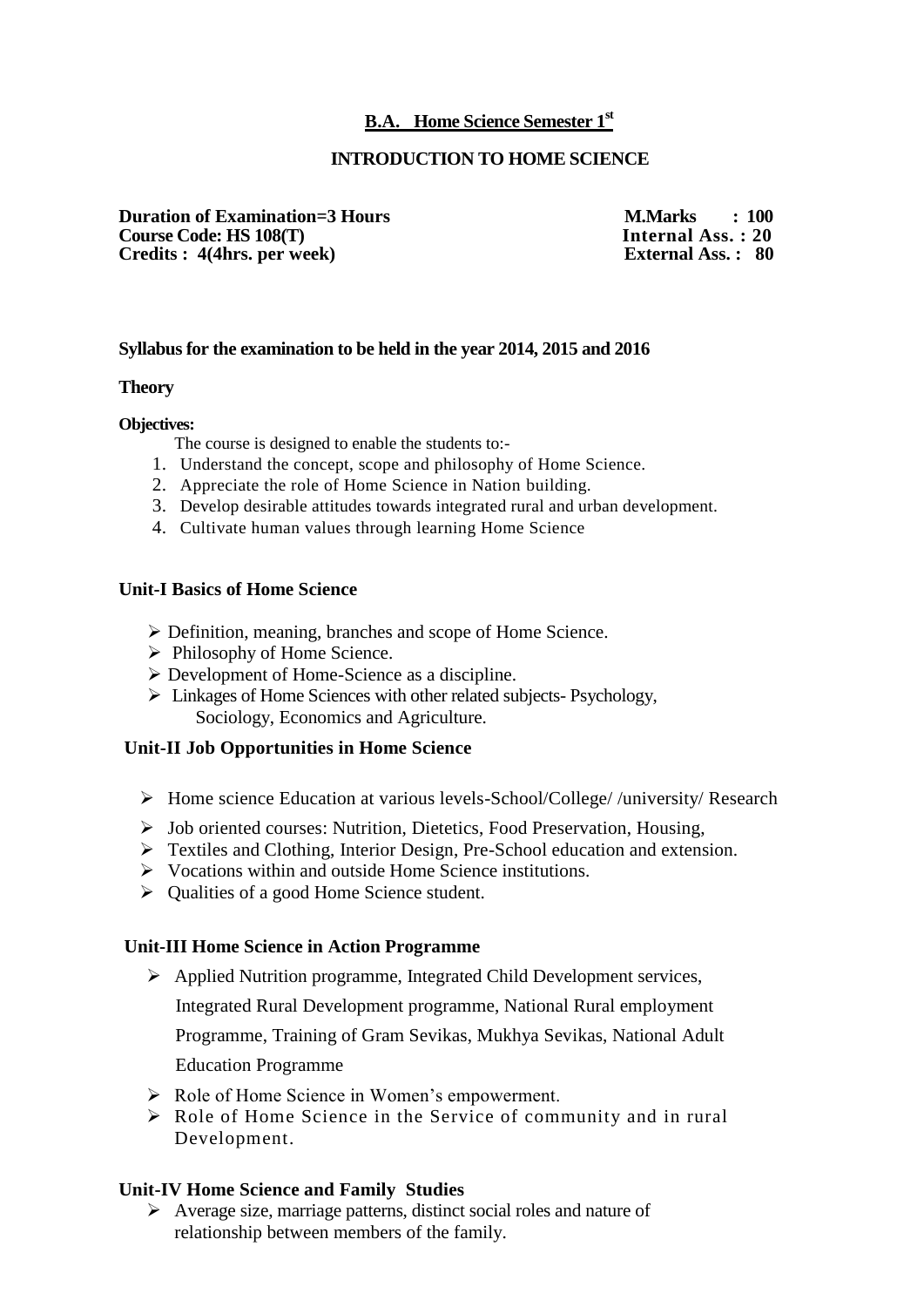- $\triangleright$  Internal distinction is authority based on age and sex roles.
- $\triangleright$  Gender differences with reference to atrocities and access to resources (female headed households)
- Role of Home Science education in the empowerment of Individual , Family and Society.

#### **Unit-V Introduction to Computers**

- Relevance of computers to Home Science-Basics of Computer: A. Model of computer, Characteristics of computer, problem solving using computers.
- $\triangleright$  Input/output units Description of computer input/output units, other input method. Computer output units.
- $\triangleright$  Security and safety of Data; Secondary storage devices, Computer Memory-computer languages.
- $\triangleright$  Introduction to operating system-MS, Windows, exploring desktop, accessories, control panel, managing documents and folders.

#### **NOTE FOR PAPER SETTING:**

The question paper will consist of ten long answer questions(two from each unit, choice from within the unit).Each question carries a weightage of16 marks . The candidate will have to attempt five questions (at least one from each unit).  $(16\times5=80)$ marks)

#### **Distribution of Internal Assessment (20 Marks)**

20 marks for theory paper in a subject reserved for internal assessment shall be distributed as under:

| (i)  | <b>Class Test</b>        | $\therefore$ 10 marks |
|------|--------------------------|-----------------------|
| (ii) | Two Written Assignments/ | $: 10$ marks          |
|      | Project reports          | $(05$ marks each)     |

#### **REFERENCES:**

- 1. Devdas, Rajmal, P. (1968) Textbook of Home-Science, Farm Information Unit, Directorate of Extension, Ministry of Agriculture, New Delhi.
- 2. Devdas Rajmal, P. The Meaning of Home Science Sri Avinashillingam Home-Science College, Coimbatore (1968)
- 3. The Family and Integrated Rural Development, FAO, 1976.
- 4. Devdas, Rajmal, P. Methods of teaching Home Science. National Council of Education Research and Training, Delhi, 1977.
- 5. Chandra A. Shah, A Joshi U. "Fundamental of teaching.Home Science", Sterling Publishers, Private Limited, 1989.
- 6. Paraliker, Kalpana, R, "The Art of Teaching Home Science", Evira Publication, Baroda, 1990.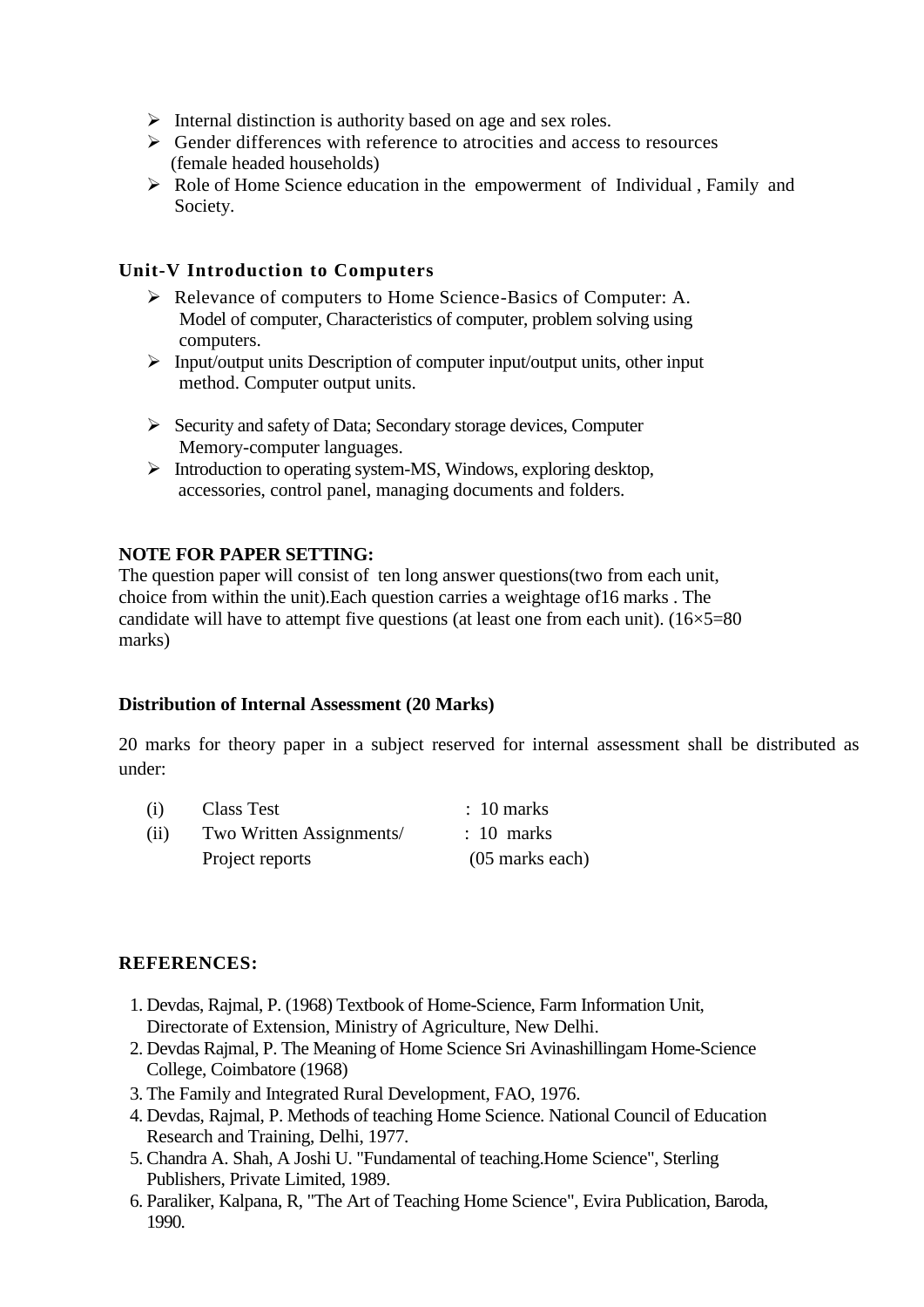7. Paralikar, Kalpana R, "What is Home Science, Evira Publication, Baroda, 1989.

- 8. V. Raja Raman, Fundamentals of Computers, Prentice Hall of India, New Delhi, 1996.
- 9. Subramenian, S. Introduction to Computers.
- 10. Nagpal, 0.P Mastering M.S Office 2000.
- 11. Chander A. Introduction to Home Science, Metropolitan, New Delhi, 1995.

# **PRACTICALS B.A. Home Science Semester 1st**

#### **INTRODUCTION TO HOME SCIENCE**

**Duration of Examination=3 Hours M.Marks : 50**<br>Course Code: HS 108(P) **Internal Ass. : 25 Course Code: HS 108(P)**<br>**Credits :** 

**External Ass. : 25** 

#### **Syllabus for the examination to be held in the year 2014, 2015 and 2016**

#### **Practicals:**

- 1) Survey to know different marriage patterns in the Indian society.
- 2) A Report on visit to Preschools/Food Preservation Centers /Interior designers

/NGO's/ Dietitians /Fashion Houses & Women entrepreneurs

- 3) Visit to ICDS to know the services provided for the community.
- 4) Basics of computer operation and care.

#### **Note for internal assessment (Total Marks: 25)**

- (i) 40% for the class assessments and tests and
- (ii) 10% for regularity of attendance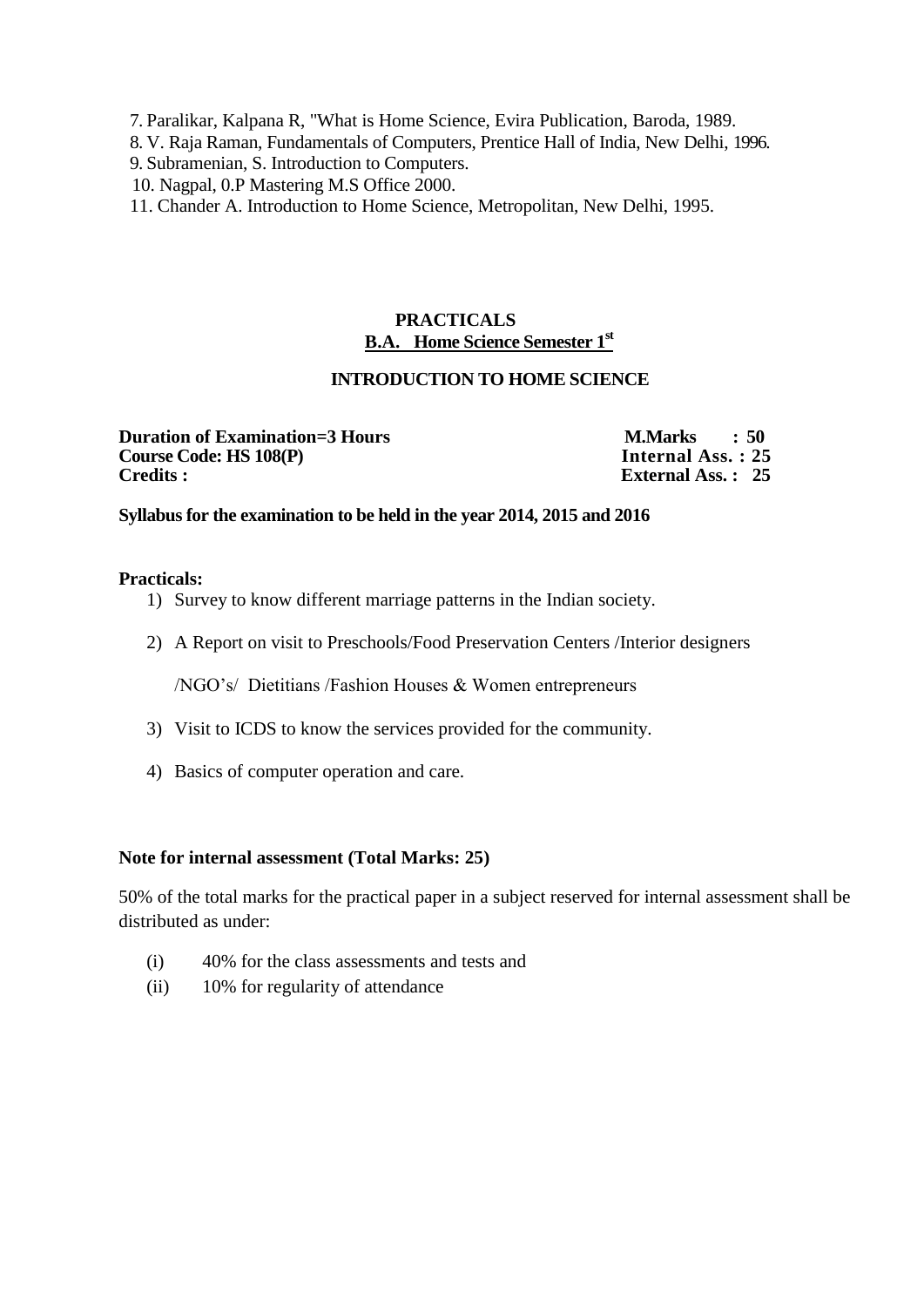#### **B.A. Home Science Semester 2nd**

#### **FOODS AND NUTRITION**

**Duration of Examination=3 Hours M.Marks : 100**<br> **Course Code: HS 208(T) Internal Ass. : 20 Course Code: HS 208(T)** Internal Ass. : 20<br> **Credits :** 4(4hrs. per week) External Ass. : 80 **Credits :** 4(4hrs. per week)

#### **Syllabus for the examination to be held in the year 2015, 2016 and 2017**

#### **Theory**

**OBJECTIVES:** The course aims to help students to:

- 1. Understand the concept of food and nutrition in the body.
- 2. Understand the effect of cooking on food.
- 3. Create awareness about food preservation, meal planning and nutritional requirements.
- 4. Understand various processes involved within the body.

#### **Unit-I**

- $\triangleright$  Function of Food, Food groups and their nutritive value. Concept of nutrition over nutrition value. Concept of nutrition over nutrition, under nutrition.
- $\triangleright$  Different basic methods of cooking-boiling, steaming, frying, baking (their merits and demerits.)
- Basic terminology used in food preparation, Washing, Peeling, Cutting, Slicing, Grating, Cubing, Pounding, Soaking, Fermentation, Germination, Roasting and kneading.

#### **Unit-II**

 $\triangleright$  Effect of preparation on food components:

Carbohydrates, Proteins, Oils & fats, Minerals Vitamins, Pigment and flavour.

- $\triangleright$  Factors affecting food- acceptance, color, texture and flavour.
- Structure and composition of Cereals, Dais, Milk, Eggs, Fish, Poultry, Meat Vegetables, Fruits.

#### **Unit-III**

- Food preservation and basics of food processing. Basic principles, Spoilage-general principles, causes preservation by low temperatures, freezing, drying, high temperatures, preservatives and Radiation.
- $\triangleright$  Food laws & Food standards.
- $\triangleright$  Food adulteration.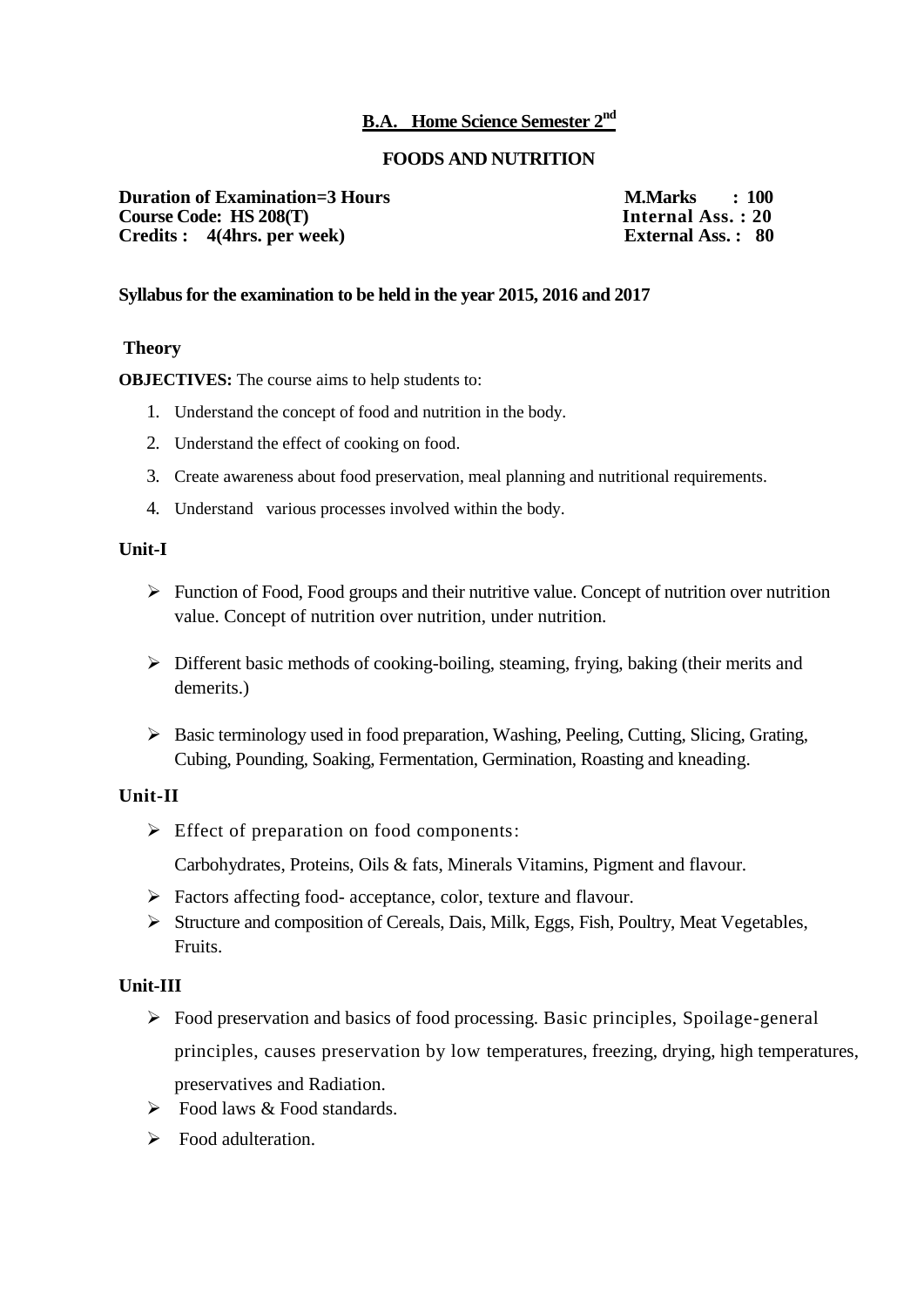#### **Unit-IV**

- $\triangleright$  Meal Planning: Basic principles of meal planning,
- $\triangleright$  factors affecting meal planning.
- $\triangleright$  Nutritional requirements and planning meals for adults

#### **Unit-V**

- $\triangleright$  Digestive system- its structure,
- $\triangleright$  Process of digestion, assimilation and utilization of food.
- Deficiency diseases of various nutrients- carbohydrates, proteins, fats, vitamins, minerals and water.

#### **NOTE FOR PAPER SETTING**:

The question paper will consist of ten long answer questions(two from each unit, choice from within the unit).Each question carries a weightage of16 marks . The candidate will have to attempt five questions (at least one from each unit).  $(16\times5=80$ marks)

#### **Distribution of Internal Assessment (20 Marks)**

20 marks for theory paper in a subject reserved for internal assessment shall be distributed as under:

| (i)  | Class Test               | $\therefore$ 10 marks |
|------|--------------------------|-----------------------|
| (ii) | Two Written Assignments/ | $\therefore$ 10 marks |
|      | Project reports          | $(05$ marks each)     |

#### **REFERENCES:**

- 1. Behaviour Marior, Introductory Favels Mac, Mulkan Co., New York, 1980.
- 2. ICMR, Nutritive value of Indian foods, New York, 1989.
- 3. Frazir, W.C Food Microbiology, MC Graw Hill Book Co., 1978.
- 4. Mudambi, S,R. and Rajagopal, M.V. (1983): Fundamentals of Food and Nutrition, Wiley, Eastern Limited.
- 5. Mudambi, S,R. and Rajagopal, M.V. (1987): Fundamentals of Food and Nutrition, Wiley, Eastern Limited.
- 6. Gupta, A. & Garg, . (1981): Text Book of Foods and Nutrition, Child Care and Psychology, Kalyani Publishers, Ludhiana.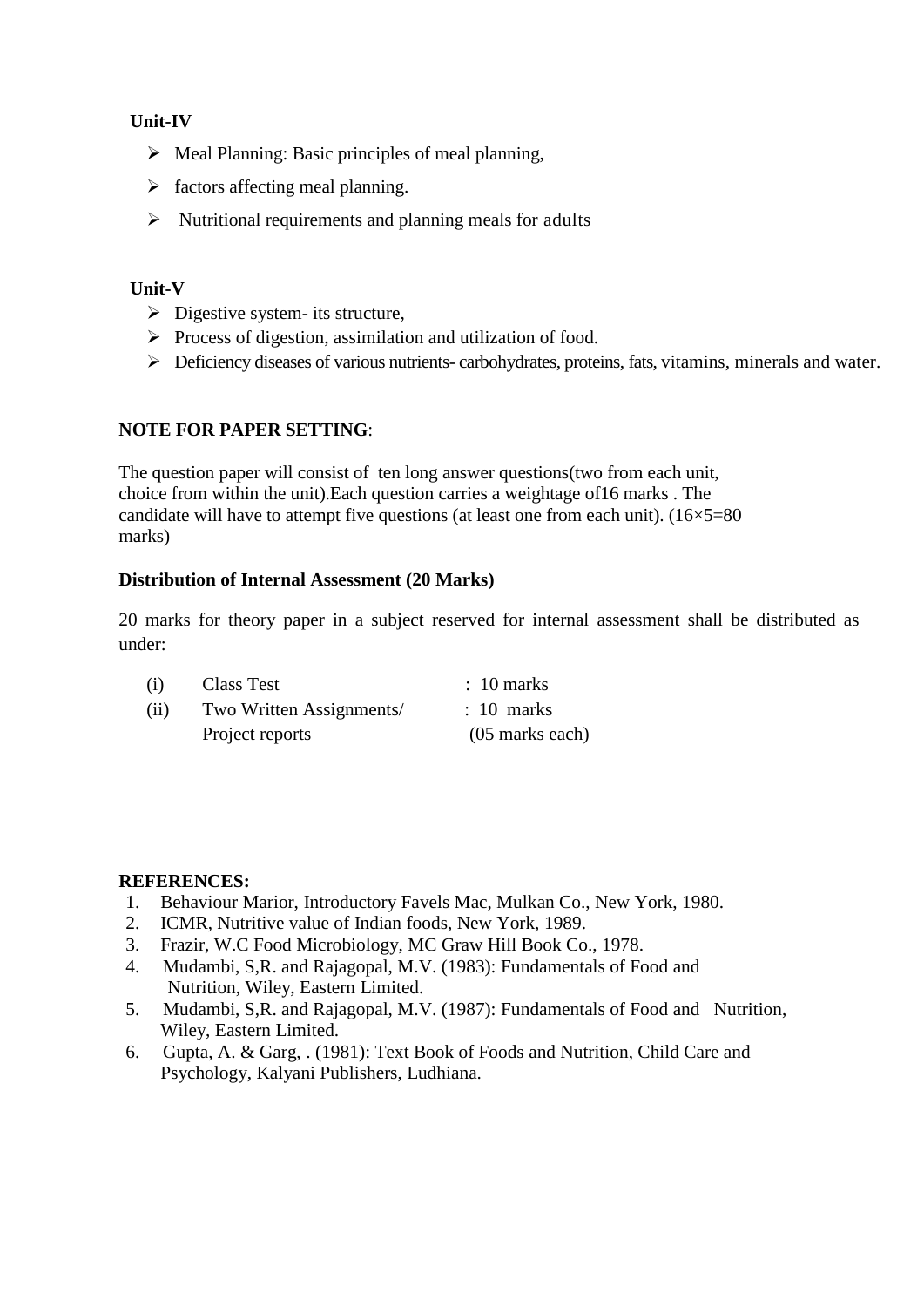#### **PRACTICALS B.A. Home Science Semester 2 nd**

#### **FOODS AND NUTRITION**

**Duration of Examination=3 Hours M.Marks : 50**<br>Course Code: HS 208(P) **Internal Ass. : 25 Course Code: HS 208(P)** Internal Ass. : 25<br> **Credits :** 2(3hrs. per week) External Ass. : 25 **Credits :** 2(3hrs. per week)

#### **Syllabus for the examination to be held in the year 2015, 2016 and 2017**

Preparation of :

- 1. Beverages- Tea, Coffee, Milkshake.
- 2. Cereals-Rice,Chappati,Sandwich,Pastries,Cakes.
- 3. Vegetables Salad, Curries.
- 4. Fruit-Fresh and stewed.
- 5. Milk-Porridge, Curds, paneer.
- 6. Soups-clear.
- 7. Meat-cookery/alternative Vegetarian substitutes,
- 8. Some traditional recipes of J&K.

#### **Note for internal assessment (Total Marks: 25)**

- (i) 40% for the class assessments and tests and
- (ii) 10% for regularity of attendance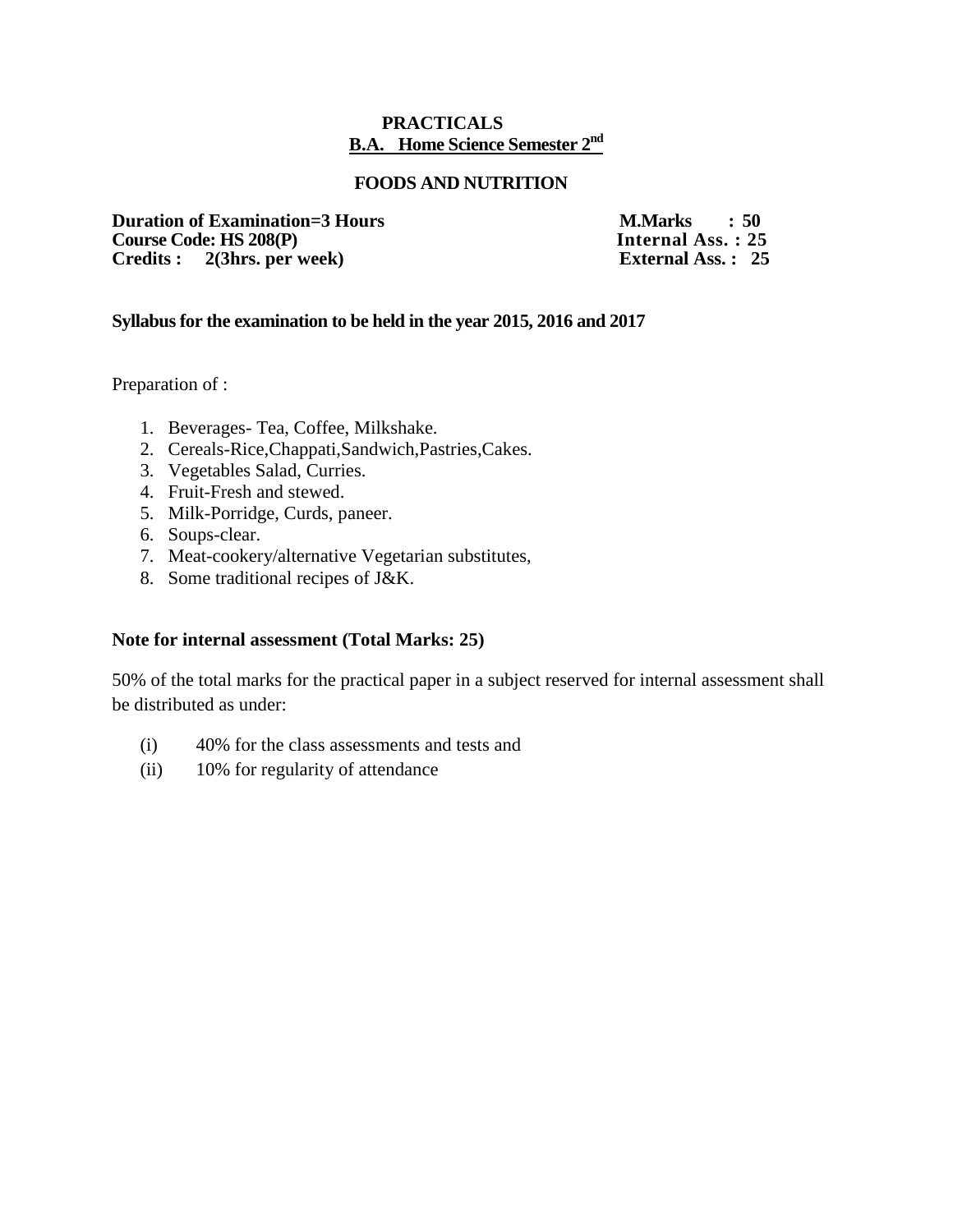# **B.A.Home Science –3 RD Semester HUMAN DEVELOPMENT**

**Duration of Examination=3 Hours M.Marks : 100**<br> **Course Code: HS 308(T) Internal Ass. : 20 Course Code: HS 308(T) Credits : 4(4hrs. per week) External Ass. : 80**

#### **Syllabus for the examination to be held in the year 2015, 2016 and 2017**

**Theory** 

#### **OBJECTIVES:-**

The course aims to help students to:

1) Develop awareness of important aspects of development during the life span of an individual.

2) Become acquainted with developmental stages from birth to old age.

3) Perceive the importance of family and the community in the development of the children with special needs.

4) Understand the role of women as partners in development.

#### **UNIT –I Introduction**

- Human development and child development- Definition, Need, Scope
- $\triangleright$  Methods of child study: Interview, Observation, Case studies, Psychological test  $\&$ Intelligence (in brief)
- Growth and Development-Definition, Principles, Related factors, Stages of development, Need to study development through the life cycle.
- Theories of Human Development -Freud's Psychoanalytic Theory, Erikson's Psychosexual Theory, Piaget's Cognitive development Theory (in brief).

#### **UNIT- II Infancy And Childhood**

- $\triangleright$  Pre-natal period:- Courses of prenatal development, overview of birth process and complications, conditions affecting pre-natal development, Hazards during pre-natal development.
- Infancy :-Physical changes, Language development ,Social– Emotional development and cognitive /intellectual development in infancy.
- Early Childhood:- Overview of early childhood years-Highlights, development tasks, Milestones,

Preschool-Orientation to pre-school education and significance.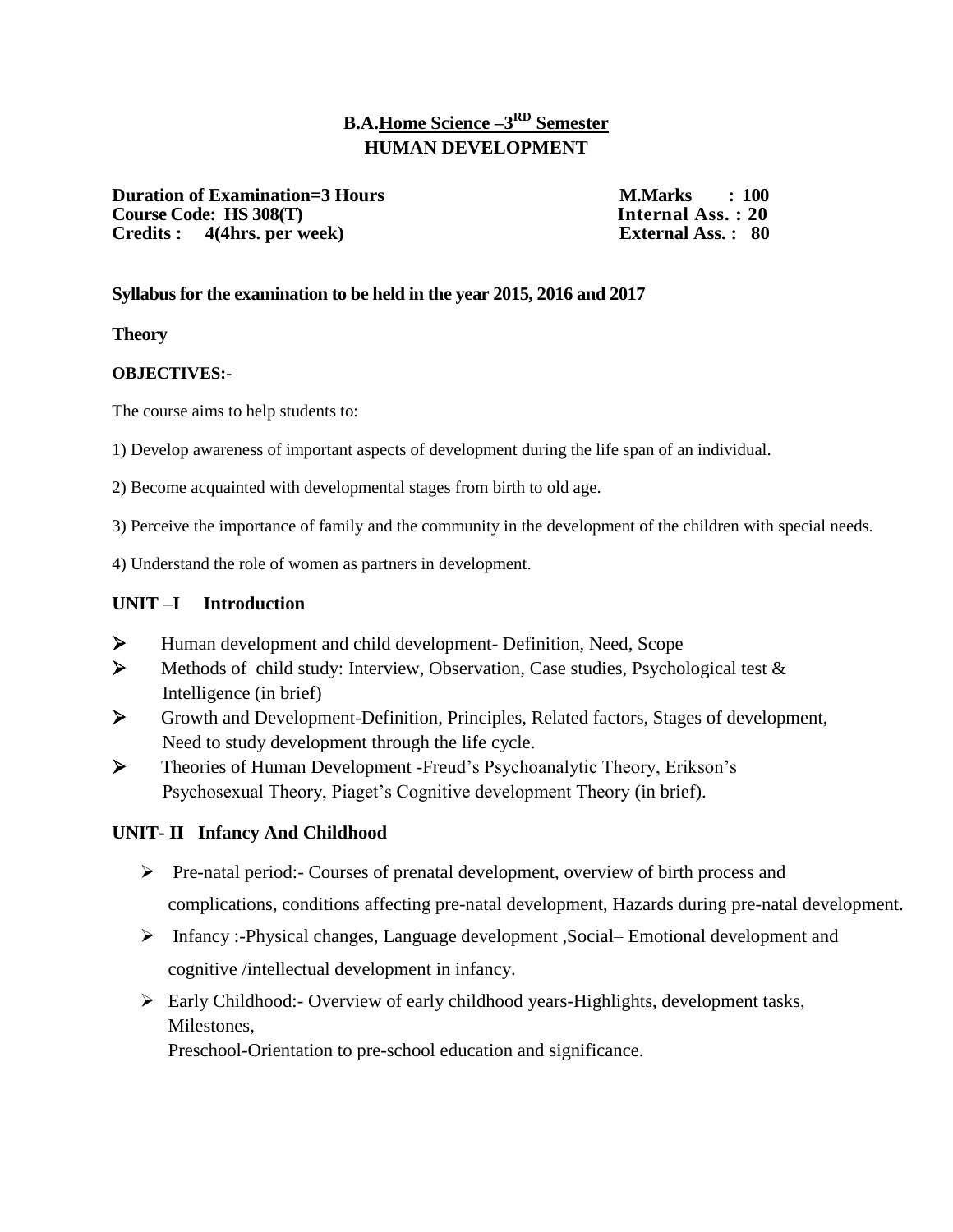$\triangleright$  Middle Childhood:- Development task, Milestones of development school significance and functions and influence of peer group.

### **UNIT-III:- Adolescence And Adulthood:-**

- $\triangleright$  Adolescence (13-18 Yrs):- Definition, Characteristics,
- Problems of adolescence- drugs and alcohol abuse, psychological breakdown, STD's AIDS Teenage pregnancies.
- Adulthood (19-60 Yrs):- Biological and social changes (Menopause and Health issues)
- Adjustments in adulthood- Vocational, Marital, Parenthood Adjustments.

# **UNIT IV: Old Age**

- $\triangleright$  Definition, characteristics of old age.
- $\triangleright$  Adjustments in Men and Women during old age.
- $\triangleright$  Problems of old age, Intergenerational conflict in India.
- $\triangleright$  Death-Preparation and coping strategies.

# **UNIT-V: Study of Special Groups.**

- $\triangleright$  Children with special needs- Physical, intellectual, emotional, sensory impairment & Developmental needs of special children.
- Women's studies- Meaning, need and significance & Statues of women-social Political, education, health and nutrition.
- $\triangleright$  Impact of developmental programmes on the status of women.
- Organizations working for women- Governmental and Non- Governmental organizations.

# **NOTE FOR PAPER SETTING:**

The question paper will consist of ten long answer questions(two from each unit, choice from within the unit).Each question carries a weight age of 16 marks . The candidate will have to attempt five questions (at least one from each unit). (16×5=80 marks)

#### **Distribution of Internal Assessment (20 Marks)**

20 marks for theory paper in a subject reserved for internal assessment shall be distributed as under:

| (i)  | Class Test               | $\therefore$ 10 marks |
|------|--------------------------|-----------------------|
| (ii) | Two Written Assignments/ | $: 10$ marks          |
|      | Project reports          | $(05$ marks each)     |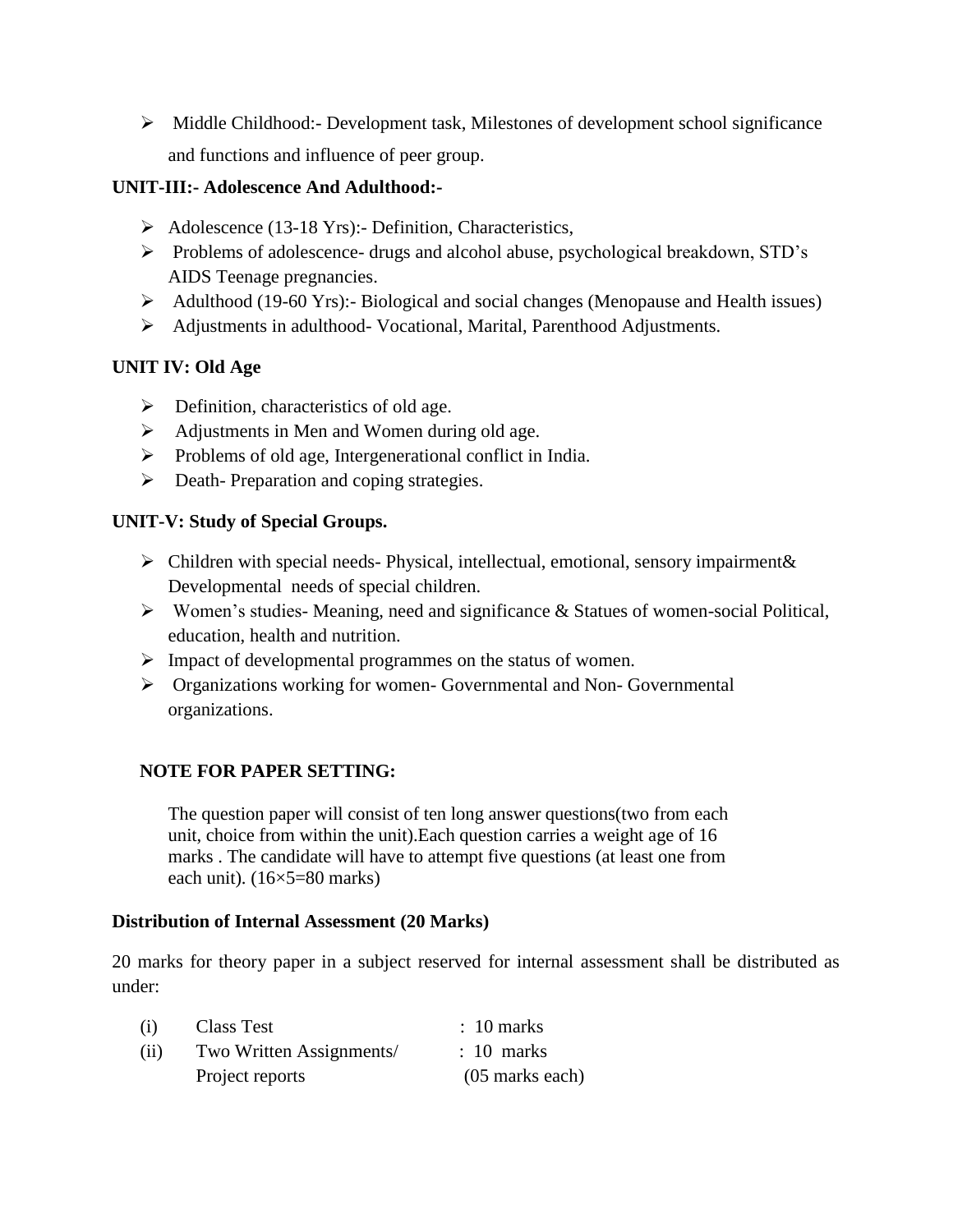#### **REFERENCES:-** .

1.Bee, H, & Boyd, D.(2002).Life Span Development. Allyn &Bacon: Boston.

2. Crain William ,(2010) ( $6<sup>th</sup>$  ed). Theories of Human Development : Concepts and Applications, Prentice Hall Publication: New Jersey.

 3.Chaube, S.P,( 1996), Child Psychology, Lakshmi Narain Aggarwal, Publisher Agra,

4. Devdas, R.P and Jay, N.A (1989).Text Book on Child Development, McMillan: India.

5.Devi,L.(1998) ,Child Development :An Introduction .Anmol Publication Pvt.Ltd ,New Delhi.

6. Hurlock, E.B. (2002). Developmental Psychology (5<sup>th</sup> ed.). Tata Mc GrawHill Pub.:New Delhi.

7. Papila, D.E and Olds. ( new edition ) Human Development .Mc Graw Hills. Pub.:. New Delhi

#### **PRACTICALS B.A. Home Science Semester 3 rd**

#### **HUMAN DEVELOPMENT**

**Duration of Examination=3 Hours M.Marks : 50**<br>Course Code: HS 308(P) **Internal Ass.** : 25 **Course Code: HS 308(P)** Internal Ass. : 25<br> **Credits : 2(3hrs. per week)** External Ass. : 25 **Credits : 2(3hrs. per week)** 

#### **Syllabus for the examination to be held in the year 2015, 2016 and 2017**

- 1. Interviewing Pregnant or Lactating women to study their problems during prenatal period.
- 2. Observation of all round development of Infants.
- 3. Interview Adolescents to study their personal and social changes.
- 4. Visit to any one : Old age home/Early Childhood Centres / Centre for disabled

#### **Note for internal assessment (Total Marks: 25)**

- (i) 40% for the class assessments and tests and
- (ii) 10% for regularity of attendance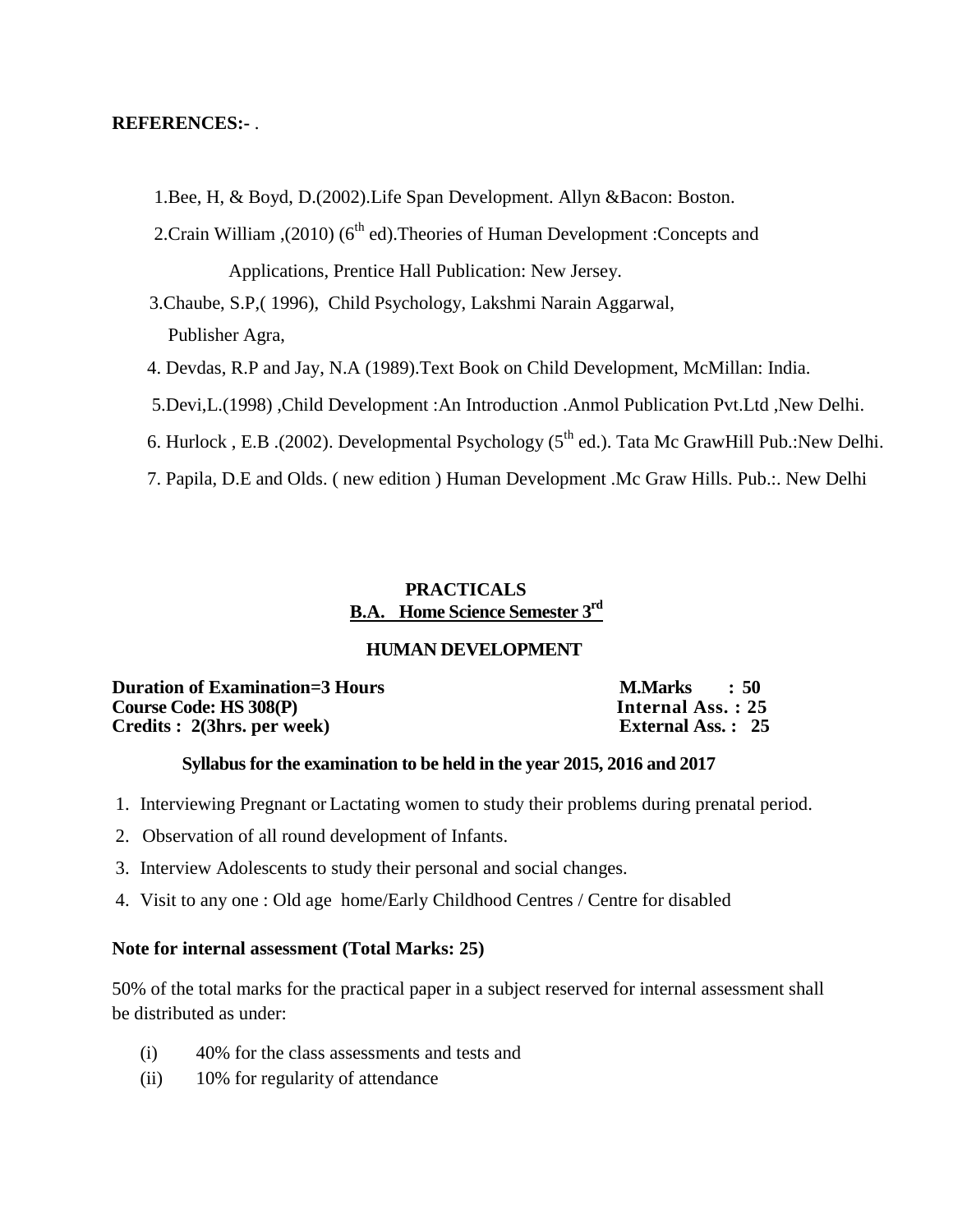# **B.A. Home Science Semester 4 th**

#### **CLOTHING & TEXTILES**

**Duration of Examination=3 Hours M.Marks : 100**<br> **Course Code: HS 408(T) Internal Ass. : 20 Course Code: HS 408(T)** Internal Ass. : 20<br> **Credits : 4(4hrs. per week)** External Ass. : 80 **Credits : 4(4hrs. per week)** 

#### **Syllabus for the examination to be held in the year 2016, 2017 and 2018**

#### **Theory**

#### **Objectives:**

The Course is designed to enable the students to:

- 1. Gain knowledge on the characteristics of fabrics and their use.
- 2. Understand the methods of maintaining different fabrics, their finishing and storage.
- 3. Learn the basic stitching skills and acquiring knowledge about embroidery.
- 4. Know the basics of Computers.

#### **UNIT-1**

- $\triangleright$  Introduction, Meaning and scope of clothing and textiles
- $\triangleright$  Importance of clothing
- $\triangleright$  Classification of Natural and Man-made fibers
- Terms- Fabric, Yarn, Clothing, textiles, Selvedge, Warp, Weft, Bias.

#### **UNIT-II**

- $\triangleright$  Manufacturing and properties (physical and chemical) of cotton, silk, wool.
- Manufacturing of Nylon and Rayon, physical and chemical properties of synthetic and blended fibers
- Laundering and finishing of natural fabrics.

#### **UNIT-III**

- Finishes: sanfronising , Merceizing, Tantering, Calendering, Napping, Waterproof, Water repellant, Fine proof; Crease resistance, Moth proofing, Moiring Embossing, Crinkled or Crepe effect.
- $\triangleright$  Printing: Screen printing, Block printing, Printing by machine.
- $\triangleright$  Dyed and printed textiles of India.
	- Kalamkari(painted and block printed)
	- Patola, Tie-and-Dye of Gujrat and Rajasthan.
	- Andra Pradesh : Pochanpally, Telia rumals.
	- Tie and Dye of Tamil Naidu, Sungandi, lkats of Orissa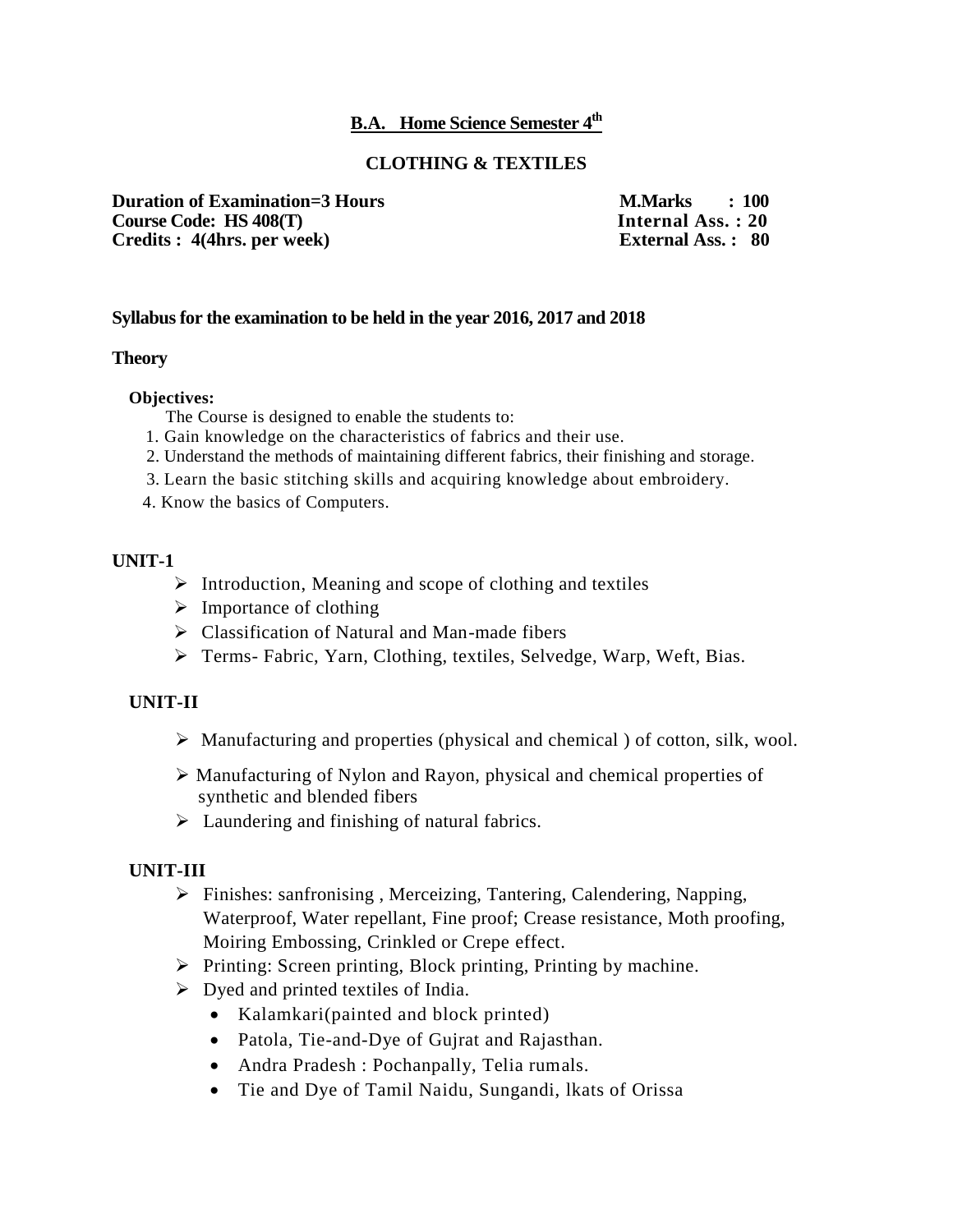• J& K- embroideries

# **UNIT-IV**

Soaps and Detergents:

- Properties of Good laundry soap, Material used in soap making, synthetic soaps or detergents.
- $\triangleright$  Starches Blues and Bleaches. (Types and their uses in laundry)
- $\triangleright$  Grease removers, Grease solvents and absorbents.

#### **UNIT V Computer Basics**

#### **MS-WORD**

- Creating and Formatting a document.
- Changing Fonts and point size.
- Page set-up, print preview, printing a document.

# **MS-POWER POINT**

- Starting MS power point
- Auto wizard , creating a presentation using Auto content wizard.
- Using clip art, Word art Gallery.
- Adding Transitions aid animation effects, sitting timings for slide show, preparing note pages, preparing audience handout, printing presentation documents.

#### **NOTE FOR PAPER SETTING:**

The question paper will consist of ten long answer questions (two from each unit, choice from within the unit).Each question carries a weightage of16 marks . The candidate will have to attempt five questions (at least one from each unit).  $(16\times5=80 \text{ marks})$ 

#### **Distribution of Internal Assessment (20 Marks)**

20 marks for theory paper in a subject reserved for internal assessment shall be distributed as under:

| (i)  | <b>Class Test</b>        | $\therefore$ 10 marks |
|------|--------------------------|-----------------------|
| (ii) | Two Written Assignments/ | $: 10$ marks          |
|      | Project reports          | $(05$ marks each)     |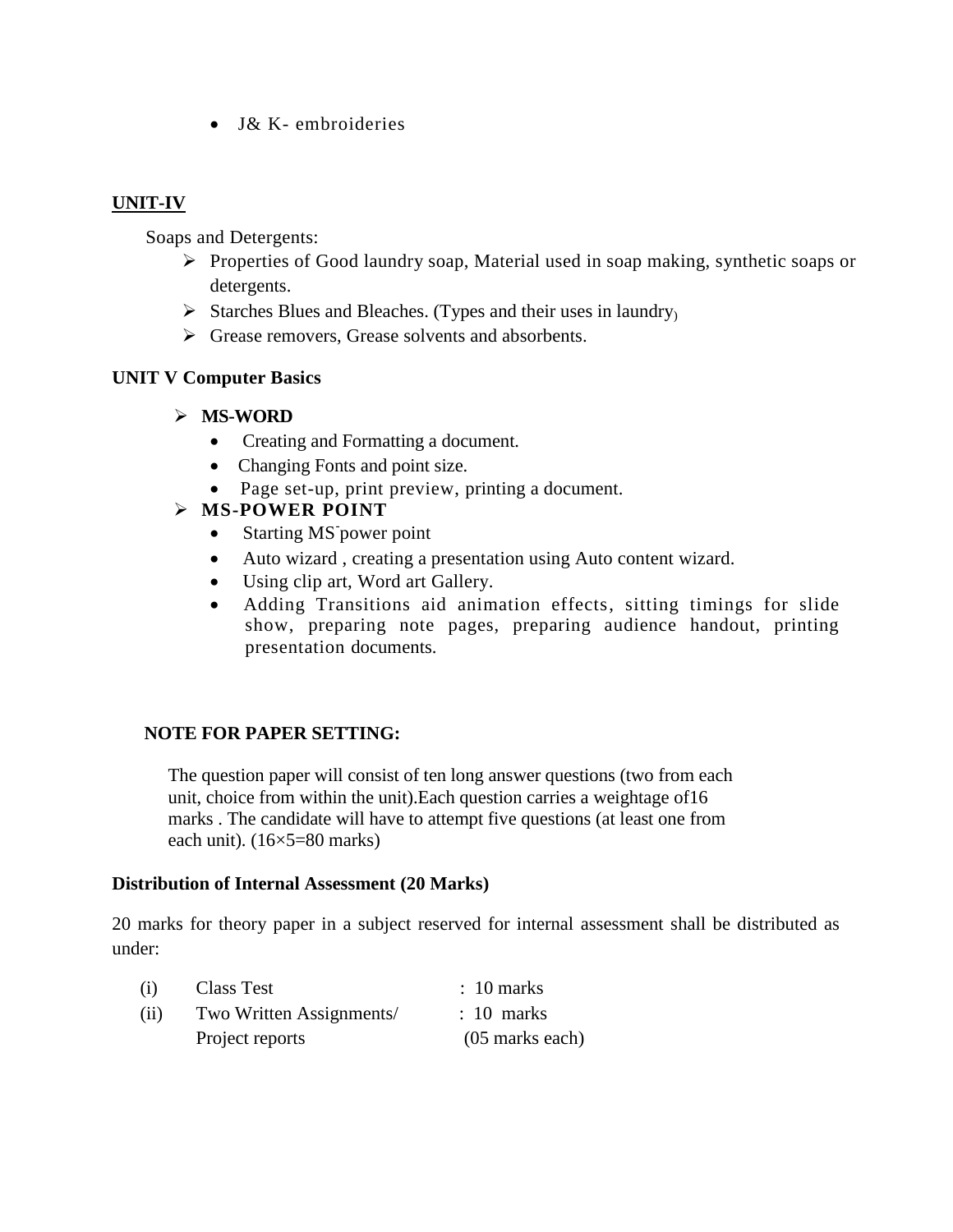#### **REFERENCES:**

- 1. Susheela Dhantyagi,(1983). fundamental of Textiles and their care, Orient Longman Ltd, Forth edition.
- 2. Durga Deulkar, (1944) ,Househoc.al and Laundary work, Atma Ram and sons, Kashmere Gate, New Delhi,
- 3. Gupta and Garg, (1988), Test Book of Home Science, kalayani publishers, Ludhiana
- 4. Gupta, Garg, & Saini, (1989). Text Book of Clothing & Textile, Kalayani publishers, New Delhi,
- 5. Subramanian,S.,,Introduction to Computers.
- 6. Norton Pepter; Introduction to Computers.
- 7. Nagpal, P-P, Mastering Microsoft OFFICE-2000

#### **PRACTICALS B.A. Home Science Semester 4 th**

#### **CLOTHING & TEXTILES**

**Duration of Examination=3 Hours M.Marks : 50 Course Code: HS 408(P) Internal Ass. : 25 Credits : 2(3hrs. per week)** 

#### **Syllabus for the examination to be held in the year 2016, 2017 and 2018**

- 1. Household Dyeing- Tie and Dye.
- 2. Drafting of Adult's Bodice Block.
- 3. Drafting of six panel petticoat.
- 4. Making of any article using different stitches.

#### **Note for internal assessment (Total Marks: 25)**

- (i) 40% for the class assessments and tests and
- (ii) 10% for regularity of attendance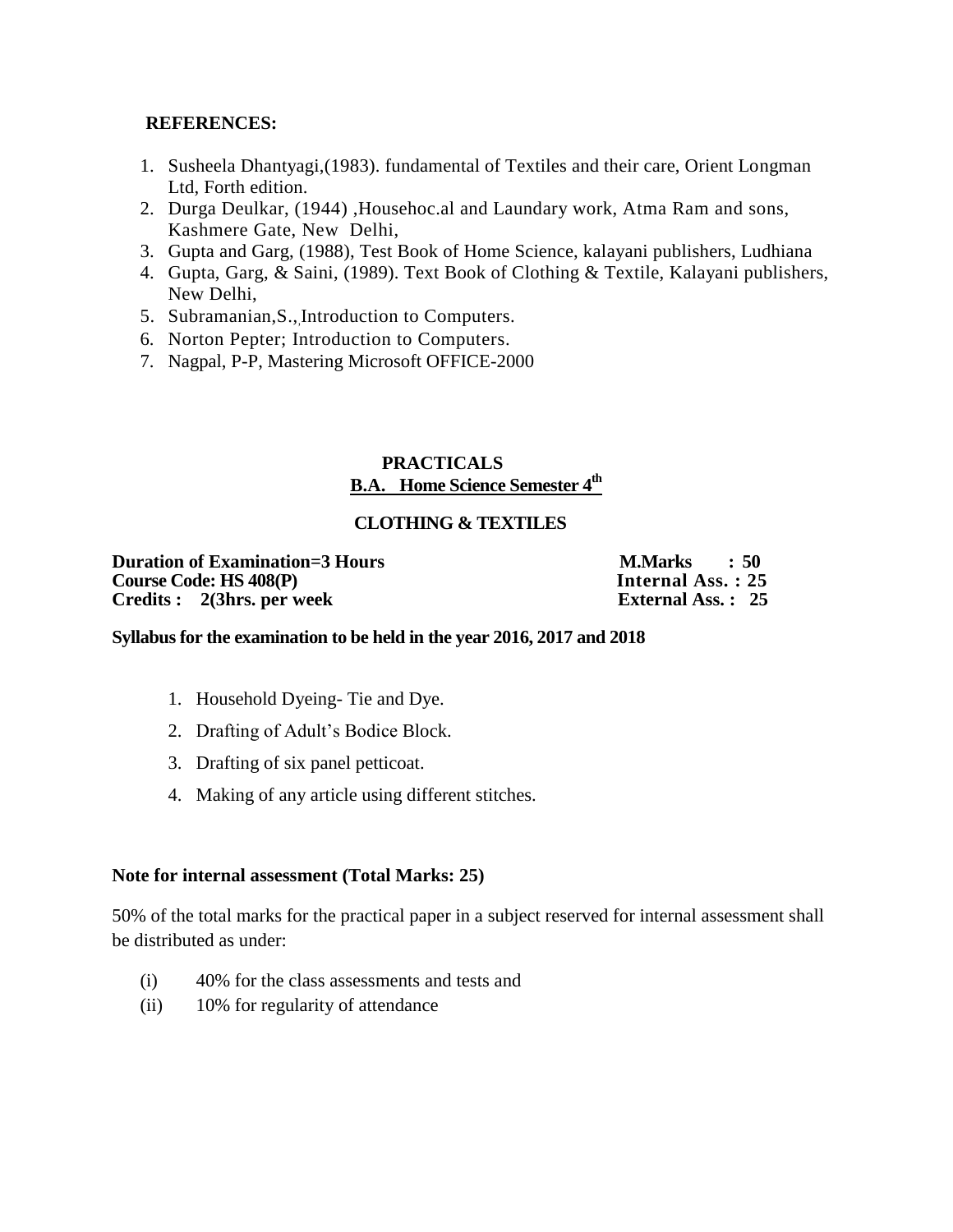# **B.A.** Home Science  $-5$ <sup>th</sup> Semester

#### **FUNDAMENTALS OF RESOURCE MANAGEMENT**

**Duration of Examination=3 Hours M.Marks : 100**<br> **Course Code: HS 508(T) Internal Ass. : 20 Course Code: HS 508(T)** Internal Ass. : 20<br> **Credits :** 4(4hrs. per week) External Ass. : 80 **Credits : 4(4hrs. per week)** 

#### **Syllabus for the examination to be held in the year 2016, 2017 and 2018**

#### **Theory**

#### **Objectives:**

- 1. To understand the Fundamentals of resource management in a changing scenario.
- 2. To inculcate skills in identifying, creating, selecting and using available resources judiciously with emphasis on maximization and conservation.
- 3. To understand the scientific application of the process of management in the judicious use of resources.

#### **UNIT –I : Introduction to Resources and its Management**

- Concept and scope of management in the present Scenario, Management –Science or art, Universality of management.
- $\triangleright$  Major motivating factors Values, Goals and Standards.
- Factors affecting Utilization of resource ad maximizing of Resources.
- Resource Conservation –importance and methods.

#### **Unit –II: The Family**

- $\triangleright$  Introduction to family
- $\triangleright$  Family life cycle
- $\triangleright$  Family in Transition
- $\triangleright$  Demand of resources at different stages of family life.

#### **Unit III : Process of Management ;Steps in Management –An overview.**

- $\triangleright$  Decision making –importance ,types ,steps ,method of resolving conflicts
- $\triangleright$  Planning –nature ,characteristics and importance
- $\triangleright$  Organizing : coordinating , supervising directing and guiding , controlling characteristic for effective control
- $\triangleright$  Evaluation –meaning and importance & Types of evaluation, importance of feedback in the evaluation process.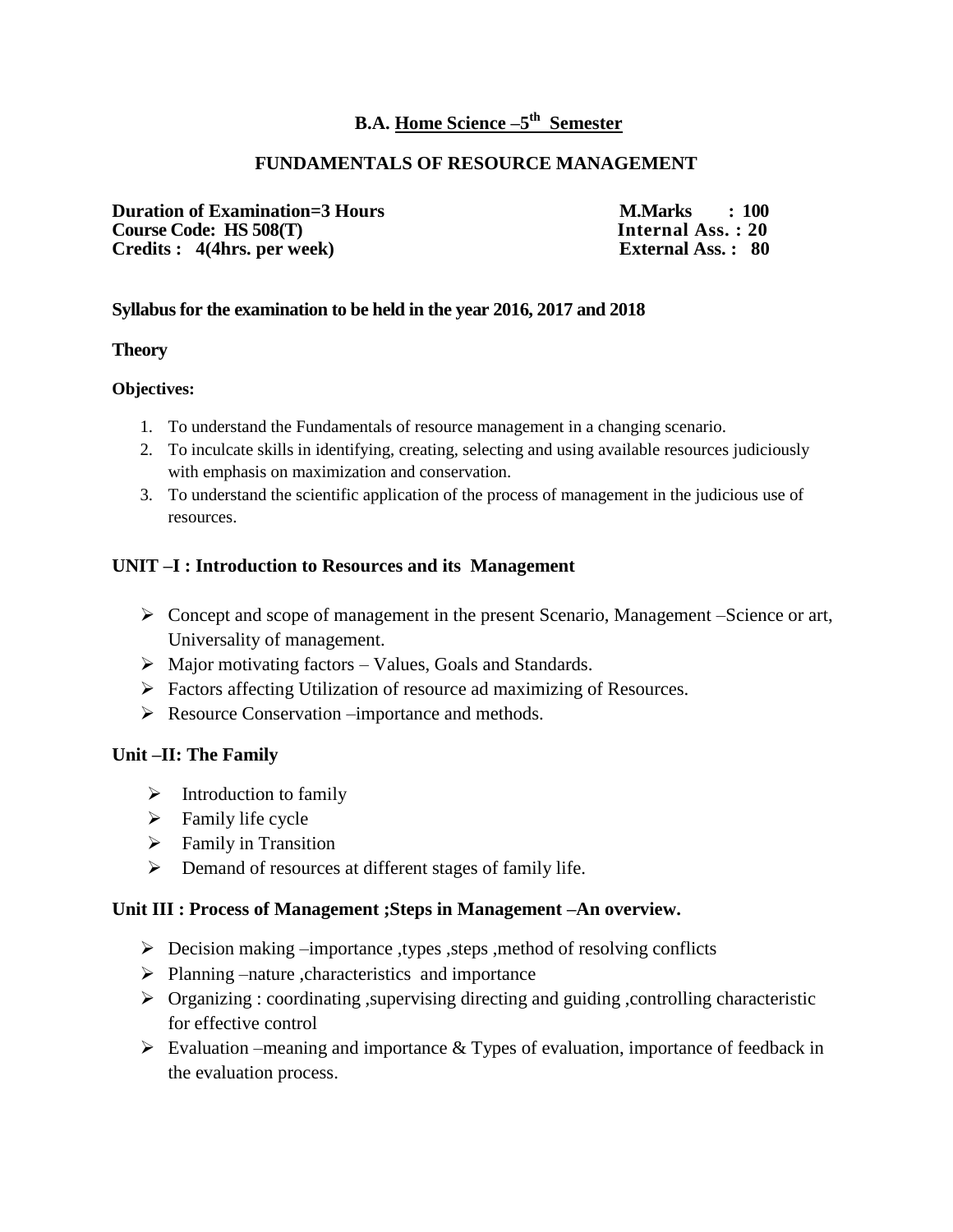#### **Unit IV** - **Management of specific resources - Money Management**

- Management of important individual /family resources ;Planning ,controlling and evaluating (focus on maximization and conservation )
- $\triangleright$  Money as a resource and Importance of Money Management & steps involved in the management of money
- Meaning and concept of Income and Expenditure, kinds of income.
- $\triangleright$  Meaning of Savings and Investment, methods of saving.

#### **UNIT –V -Management of specific resources - Time & Energy management**

- $\triangleright$  Time as a resource, meaning, importance and utilization of time,
- $\triangleright$  Time planning steps and tools in time management.
- Energy management: Meaning, Human energy types, energy costs of some common household tasks, relation of energy to the stages of family life cycle.
- $\triangleright$  Work Simplification: Concept and work study its Techniques posture of body mechanics, fatigue of methods of reducing.

#### **NOTE FOR PAPER SETTING**:

The question paper will consist of ten long answer questions (two from each unit, choice from within the unit).Each question carries a weightage of16 marks . The candidate will have to attempt five questions (at least one from each unit). (16×5=80 marks)

#### **Distribution of Internal Assessment (20 Marks)**

20 marks for theory paper in a subject reserved for internal assessment shall be distributed as under:

| (i)  | Class Test               | $\therefore$ 10 marks |
|------|--------------------------|-----------------------|
| (ii) | Two Written Assignments/ | $\therefore$ 10 marks |
|      | Project reports          | $(05$ marks each)     |

#### **REFERENCES:**

- 1) Aggarwal ,R.D.,2000,Organisation and Management, New Delhi: Mc Graw Hill Company.
- 2) Baluchard, K and Johnson, S, 2002, The one minute manager, Harpers Collins Publisher, New Delhi.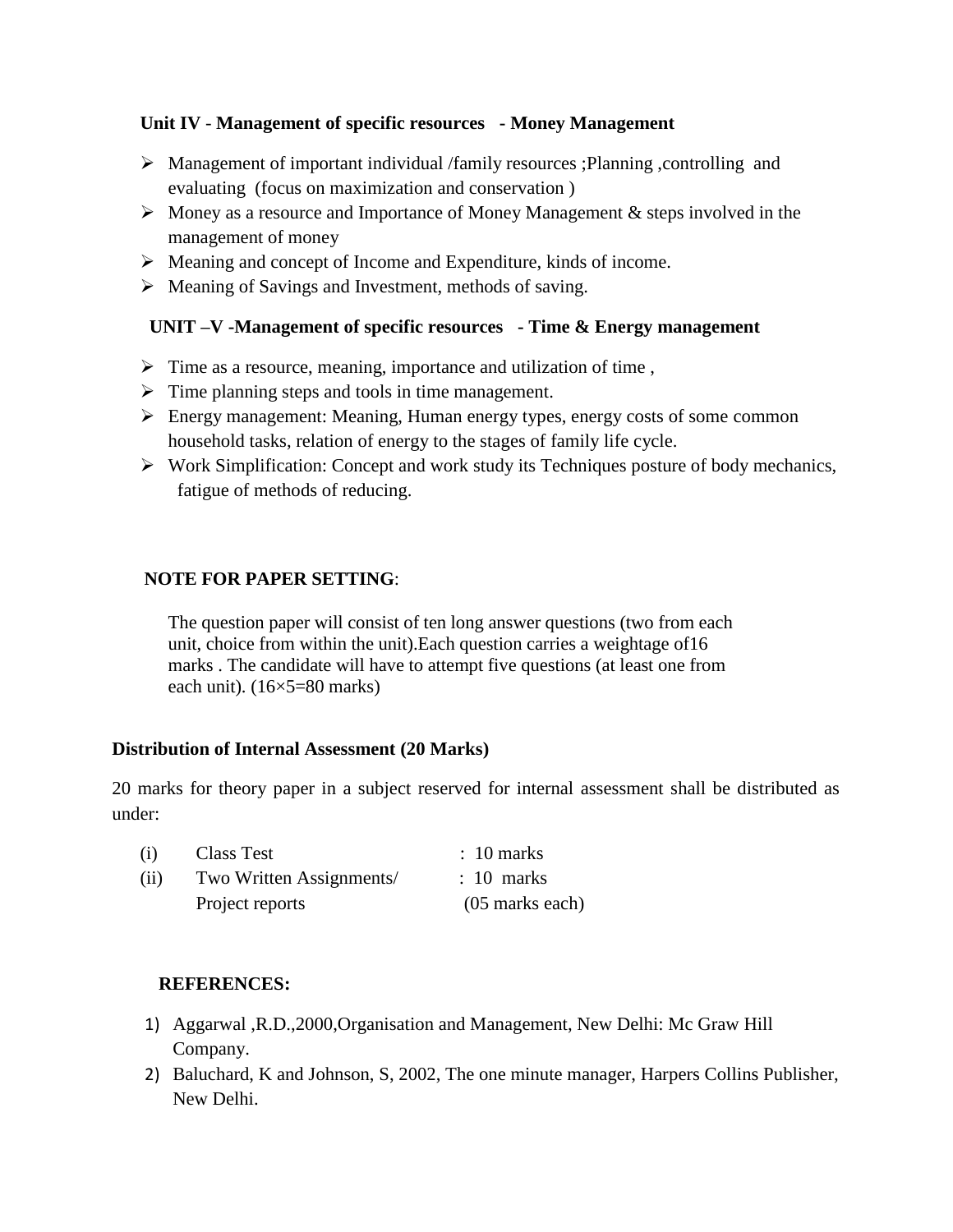- 3) Chakrabory, S.K., 1976, Management by Objectives: An Integral Approach, Delhi: Macmillan
- 4) Chatterjee,S.S., 1960,An Introduction to Management ;Its Principles Techniques, World Press Private Ltd.
- 5) Dalela, S., 1983, Textbook of Work study. Standard Publishers distributors, New Delhi.
- 6) Deacon, Ruth E. & Firebaugh, F.M., 1975, Home Management: contexts & concepts, Boston: Houghton Mifflin Company.
- 7) Goel, S.L., 1987 Modern Management Techniques, New Delhi: Deep & Deep publishers.
- 8) Goldsmith, Elizabeth, B.,2000, Resource Management for Individuals & families, lied, Wadsworth.
- 9) Gross, I.H and Crandall, E.W., 1963. Management for Individuals & families, lied, Wadsworth.
- 10) Hampton, David R., 1986, Management, lied., New Delhi: Tata Mc Graw Hill.
- 11)Jain, P.C and Monica, N. 2003 Consumer Behaviour in Indian context, S. Chand and Company, New Delhi.
- 12) Koontz ,H. and O'Dannel,C.,1976,Management –A system contingency analysis of managerial function .Mc Graw Hills,Kogan Ltd ,New Delhi.
- 13) Narayan, B.ed. 1987, Leadership & Management effectiveness, New Delhi: Anmol publishers.
- 14) Newman, W.H., Warren, E.K. and Mc Gill, A.R., 1998. The process of management strategy, Action, Result, Prentice, Hall of Indian Pvt.Ltd.
- 15) Nickell and Dorsey J.M., 2002, Management in family living Wiley Ltd.New Delhi
- 16) Rao,S.2004, Sociology, Primary Principles. S. Chand and Company New, Delhi.
- 17) Sethi M, and Seetharam P. 1994 consumerism: A growing concept phoenix publishing houses, New Delhi
- 18) Singh B.P and Chhabra T.N., 1983, Business Organization and Management Kitab Mahal, Allahabad.
- 19) Steidl and Bratton, 1967, Work in the Home Johb Wiley and Sons. New York
- 20) Swanson B., 1981, Introduction to Home Management, Mac Millan, New York.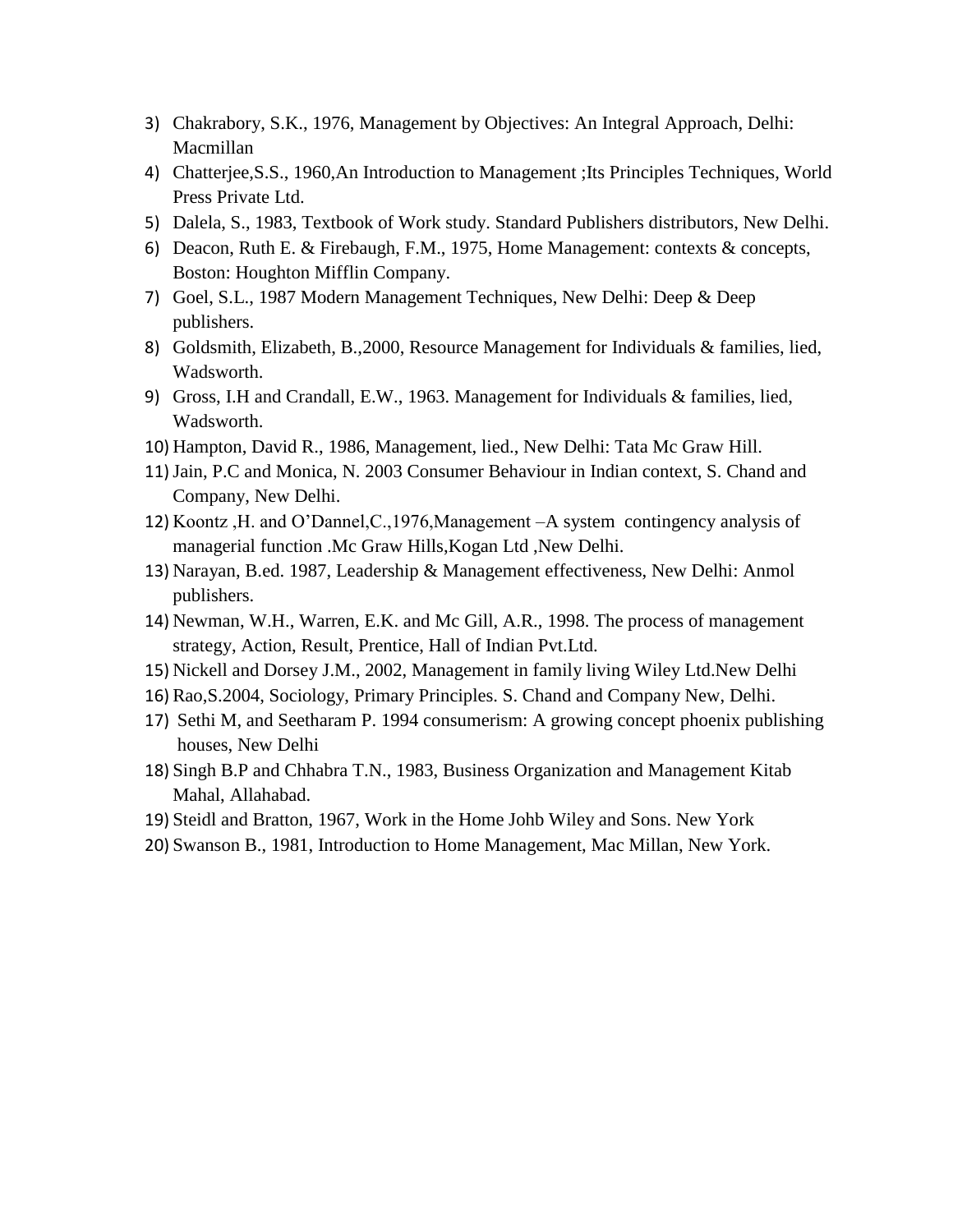#### **PRACTICALS B.A. Home Science Semester 5 th**

#### **FUNDAMENTALS OF RESOURCE MANAGEMENT**

**Duration of Examination=3 Hours M.Marks : 50**<br>Course Code: HS 508(P) **Internal Ass. : 25 Course Code: HS 508(P)** Internal Ass. : 25<br> **Credits : 2(3hrs. per week)** External Ass. : 25 **Credits : 2(3hrs. per week)** 

#### **Syllabus for the examination to be held in the year 2016, 2017 and 2018**

- 1) Recycling of resources (utilization of waste) Portfolio and product development
- 2) Preparation of time plans for self and family.
- 3) Flower arrangement- Basics of flower arrangement and its style.
- 4) Floor Decoration Rangoli using different materials.

#### **Note for internal assessment (Total Marks: 25)**

- (i) 40% for the class assessments and tests and
- (ii) 10% for regularity of attendance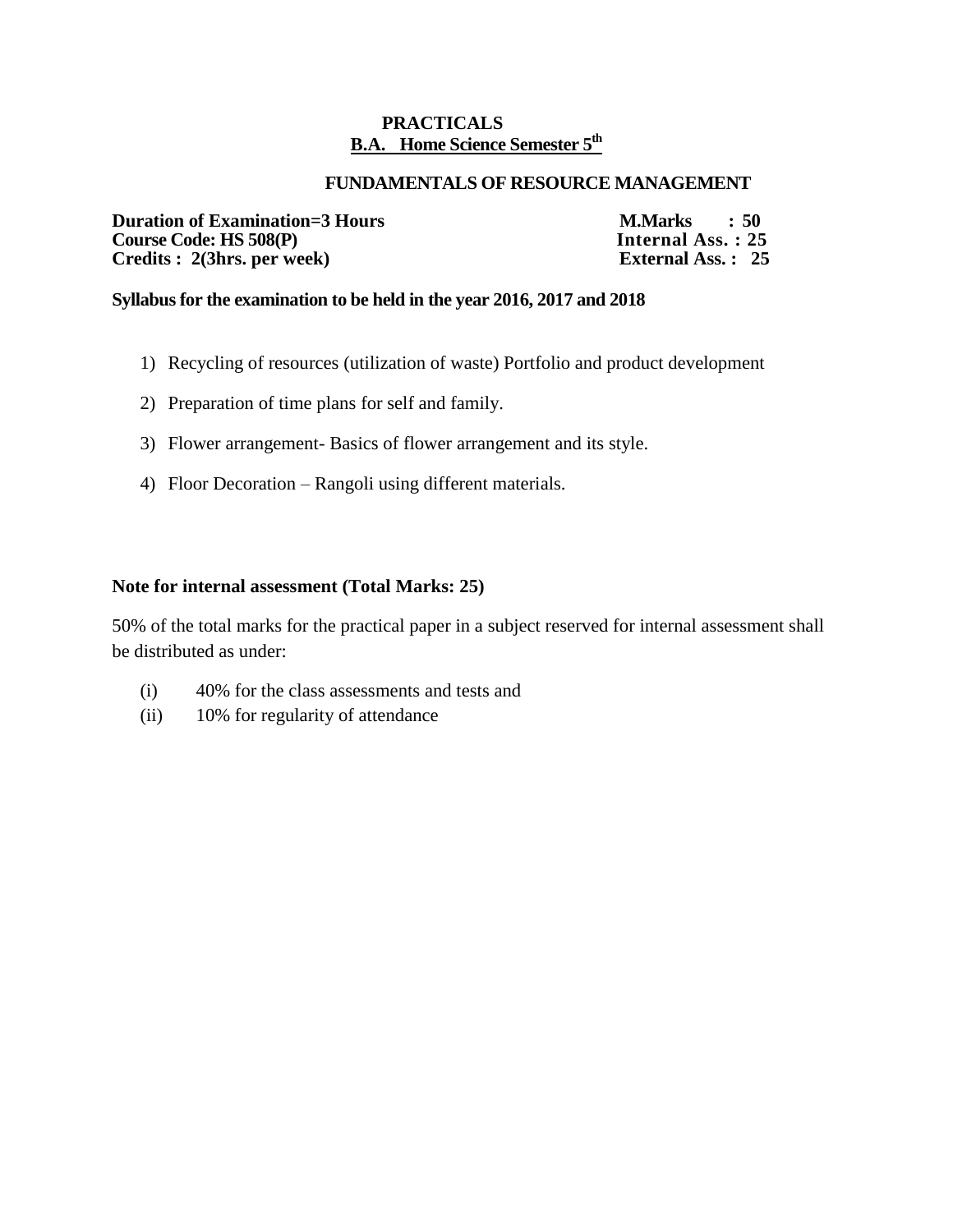# **B.A. Home Science –6 th Semester EXTENSION AND COMMUNICATION**

**Duration of Examination=3 Hours M. Marks**  $\cdot$  **100**<br> **Course Code: HS 608(T)** Internal Ass. : 20 **Course Code: HS 608(T)** Internal Ass. : 20<br>
Credits : 4(4hrs. per week) External Ass. : 80 **Credits : 4(4hrs. per week)** 

#### **Syllabus for the examination to be held in the year 2017, 2018 and 2019**

#### **Theory**

#### **Objectives:**

To enable students to:

- 1. To understand the concept of communication and extension and its relevance ' for self and national development.
- 2. To appreciate the role of Home Science extension in community development.
- 3. To sensitize students towards identifying methods and prepare suitable materials for effective communication.

#### **Unit I: Extension**

- $\triangleright$  Concept, nature, history and philosophy of extension
- $\triangleright$  Objectives, principles and scope of extension
- $\triangleright$  Characteristics and nature of extension work, extension education and extension services.
- $\triangleright$  Home Science Extension as a discipline and its contribution towards development,
- $\triangleright$  Qualities of an extension worker.

#### **Unit II: Introduction to programme planning:**

- Extension programme-Concept and scope.
- > Planning: Nature of planning, Extension planning
- Extension programme planning: Meaning, definition, rationale, scope principle
- $\triangleright$  Programme planning model: Need for a model, principles to be considered in evolution of a model.

#### **Unit III: Communication**

- $\triangleright$  History of Communication
- $\triangleright$  Concept, nature, functions and scope of communication.
- $\triangleright$  Awareness of self in communication
- $\triangleright$  Principles of communication

#### **Unit IV: Understanding communication**

 $\triangleright$  Non-verbal communication-function.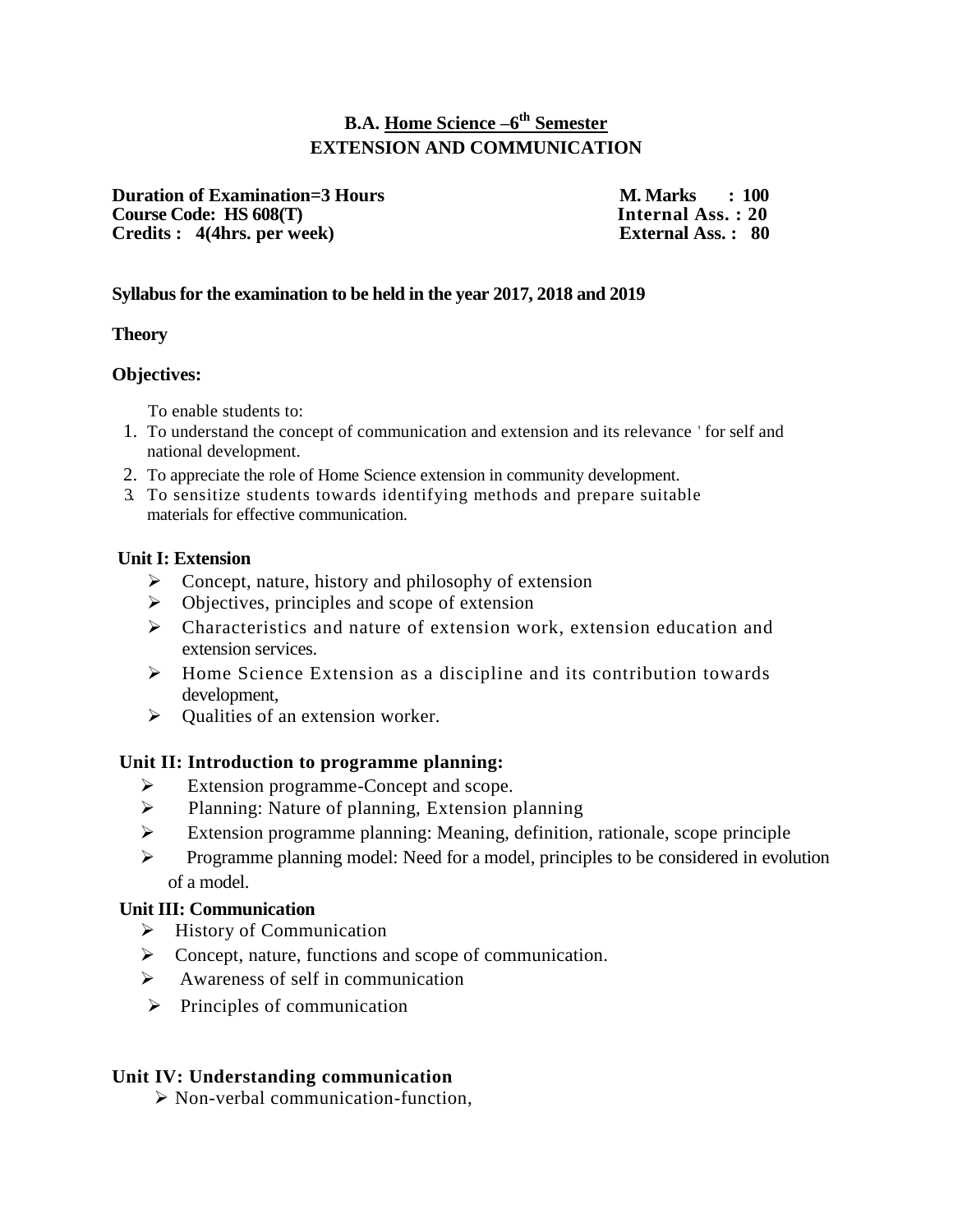- $\triangleright$  Types, significance with reference to body, face and eye movements, space and touch communication.
- $\triangleright$  Verbal communication- significance, acquiring language skills for speaking and writing,
- $\triangleright$  Improving language competency.
- $\triangleright$  Relationship of cultures and communication

#### **Unit V: Communication in Home Science Extension**

- $\triangleright$  Role of Home Science Extension in the developmental process.
- $\triangleright$  Developmental problems of women and children:
- Elements of the Communication process; Communication as an essential element of the extension and development process
- $\triangleright$  Audio-visual aids in extension, classification of Audio-visual aids, Advantages and limitations of Audio-Visual aids.

#### **NOTE FOR PAPER SETTING**:

The question paper will consist of ten long answer questions (two from each unit, choice from within the unit).Each question carries a weightage of16 marks . The candidate will have to attempt five questions (at least one from each unit). (16×5=80 marks)

#### **Distribution of Internal Assessment (20 Marks)**

20 marks for theory paper in a subject reserved for internal assessment shall be distributed as under:

| (i)  | <b>Class Test</b>        | $\therefore$ 10 marks |
|------|--------------------------|-----------------------|
| (ii) | Two Written Assignments/ | $\therefore$ 10 marks |
|      | Project reports          | $(05$ marks each)     |

#### **REFERENCES**

- 1. Chambers, Robert, 1992, Rural Appraisal: Rapid relaxed and participatory; Discussion paper 311.0ct.IDS, Sussex
- 2. Daharria, 0.P & Bhatnagar, 1992; Education and Communication for Development, Oxford and IBH.
- 3. Gupta, V.S, 1999; Communication Technology, Media, Policy and Nation, concept publishers, New Delhi.
- 4. Kapila S. 2003. A Text Book of Sociology. Published by New Academic Co.Jallandhar.
- 5. Kumar, B. and Hansra, B.S 2000. Extension Education for Human Resource Development,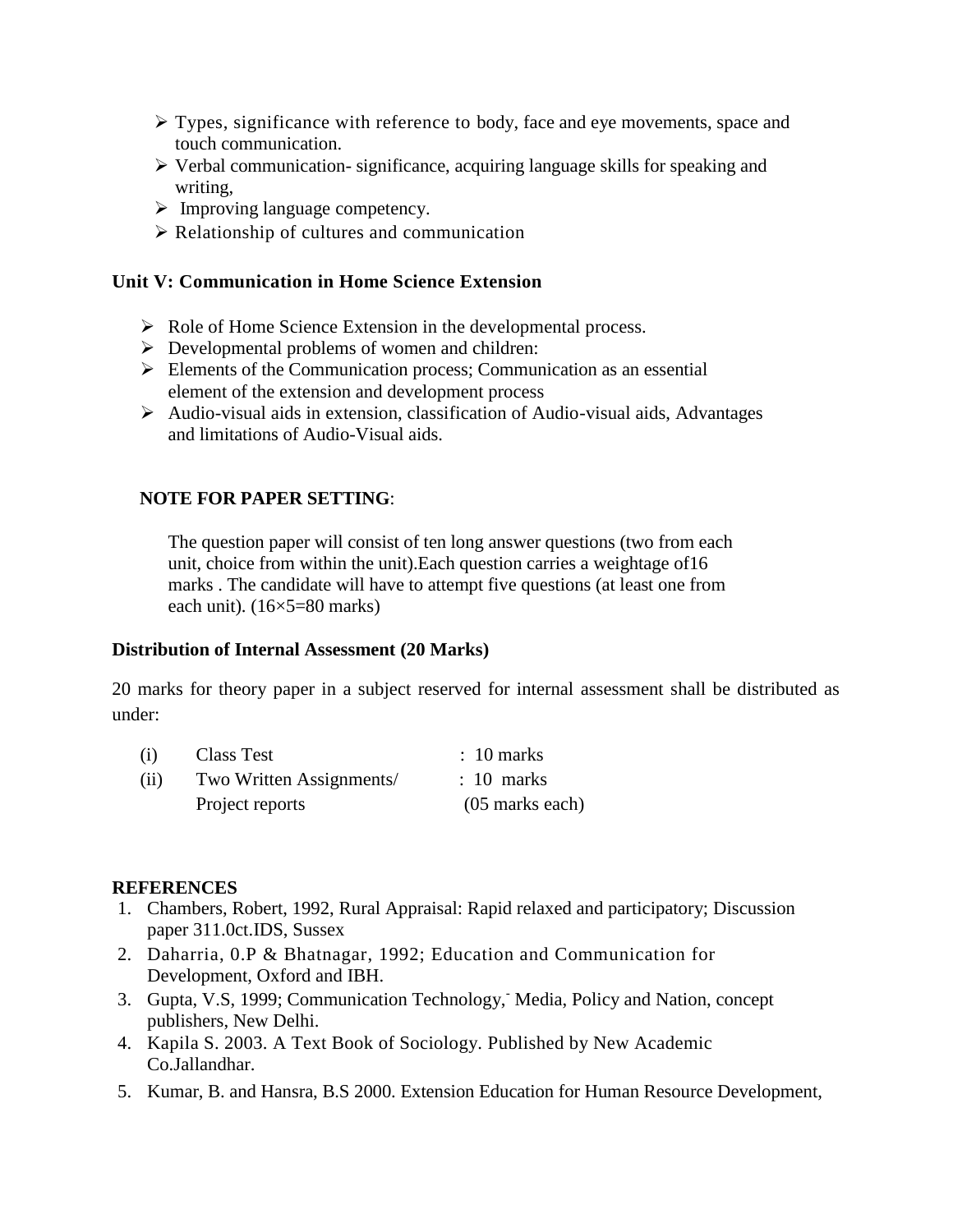Concept Publishing Company New Delhi.

- 6. Mathur, K.S, 1994; Communication for Development & Social change, Applied publishers, New Delhi.
- 7. Mathur, Kanwar, B., 2001; Communication, Mohit Publications, New Delhi.
- 8. Narulla, U., 1994; Development Communication, Haranand Publications,
- 9. R.ao, Shankar. 2004. Sociology Primary Principles, by *S.* Chand & Company Lt. New Delhi.
- 10. Raghavan,, G.N.S, 1992.; Development and Communication in India, Elilist Growth and mass deprivation, Gyan publishing house, New Delhi.
- 11. Ravindran, N., et. Al 1993; perspectives in Devel4ment and communication, Sage Publications, New Delhi. .
- 12. Venkataiah, S. 2001. New Dimensions of Extension Education, Anmol Publications Pvt. Ltd. New Delhi.
- 13. White, Shirley, A., (ed), 1999; Art of Facilitating participating: releasing the power of Grass Root Communication, sage publication, New Delhi.
- 14. Nickell and Dorsey J.M., 2002, Mangement in family living Wiley Ltd.New Delhi
- 15. Rao, S. 2004. Sociology Primary Principles.S. Chand and Company Delhi.
- 16. Singh B.P and Chhabra T.N., 1983, Business Organization and Management Kitab Mahal, Allahabad.
- 17. Steidl and Bratton, 1967, Work in the Home Johb Wiley and Sons. New York.
- 18. Sethi M, and Seetharam P. 1994 consumerism: A growing concept phoenix publishing houses, New Delhi
- 19. Swanson B., 1981, Introduction to Home Management, Mac Millan, New York.

# **PRACTICALS**

# **B.A. Home Science Semester 6 th**

#### **EXTENSION AND COMMUNICATION**

**Duration of Examination=3 Hours M.Marks : 50 Course Code: HS 608(P) Internal Ass. : 25** Credits : 2(3hrs. per week) External Ass. : 25

#### **Syllabus for the examination to be held in the year 2017, 2018 and 2019**

- 1. Introduction to design of audio visual aids
- 2. Planning, Preparation, Presentation and evaluation of various audio visual aids.
	- $\triangleright$  Posters
	- $\triangleright$  Charts and Flip charts
	- $\triangleright$  Flash cards
	- $\triangleright$  Flannel graphs
	- $\triangleright$  Puppets